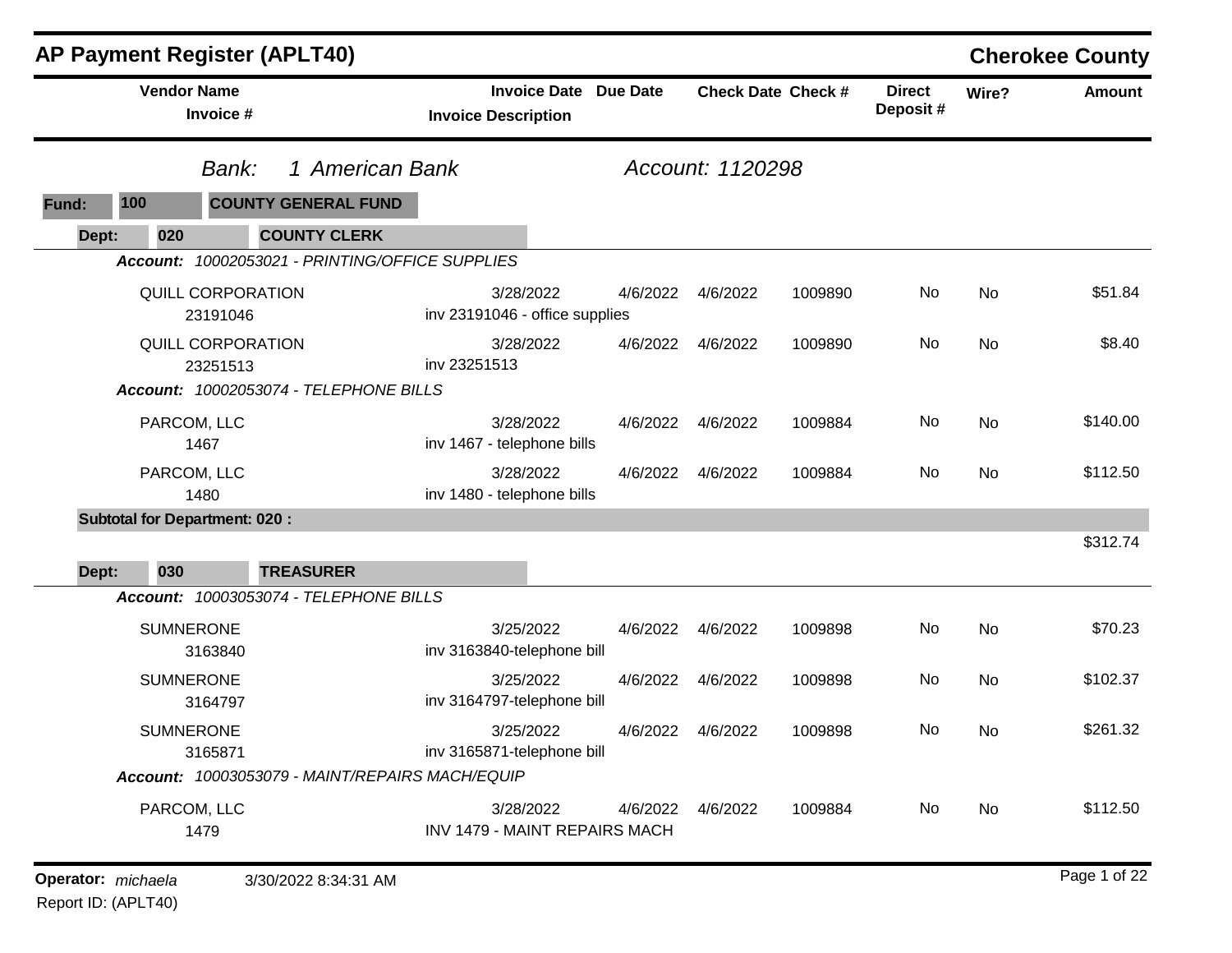|       | <b>AP Payment Register (APLT40)</b>                  |                   |                                                            |          |                    |                           |                           |                | <b>Cherokee County</b> |
|-------|------------------------------------------------------|-------------------|------------------------------------------------------------|----------|--------------------|---------------------------|---------------------------|----------------|------------------------|
|       | <b>Vendor Name</b><br>Invoice #                      |                   | <b>Invoice Date Due Date</b><br><b>Invoice Description</b> |          |                    | <b>Check Date Check #</b> | <b>Direct</b><br>Deposit# | Wire?          | <b>Amount</b>          |
|       | <b>Subtotal for Department: 030:</b>                 |                   |                                                            |          |                    |                           |                           |                | \$546.42               |
| Dept: | 060<br><b>SHERIFF &amp; JAIL</b>                     |                   |                                                            |          |                    |                           |                           |                |                        |
|       | Account: 10006053021 - PRINTING/OFFICE SUPPLIES      |                   |                                                            |          |                    |                           |                           |                |                        |
|       | <b>FOUR STATE PRINTING</b><br>11729                  |                   | 3/23/2022<br>INV 11729 - OFFICE SUPPLIES                   | 4/6/2022 | 4/6/2022           | 1009846                   | No                        | No             | \$311.78               |
|       | <b>QUILL CORPORATION</b><br>23724168                 |                   | 3/25/2022<br>INV 237241678 - OFFICE SUPPLIES               | 4/6/2022 | 4/6/2022           | 1009890                   | No                        | <b>No</b>      | \$352.88               |
|       | <b>QUILL CORPORATION</b><br>23512371                 |                   | 3/23/2022<br>INV 23512371 - OFFICE SUPPLIES                | 4/6/2022 | 4/6/2022           | 1009890                   | No                        | <b>No</b>      | \$419.67               |
|       | Account: 10006053022 - EMPLOYEE UNIFORMS/ACCESSORIES |                   |                                                            |          |                    |                           |                           |                |                        |
|       | ARTISTIC CUSTOM BADGES AND COINS LL<br>908           | <b>INV 908</b>    | 3/23/2022                                                  | 4/6/2022 | 4/6/2022           | 1009815                   | No.                       | <b>No</b>      | \$194.30               |
|       | <b>ID WHOLESALER</b><br>431052030                    |                   | 3/24/2022<br>ORDER #431052030 - BADGES                     | 4/6/2022 | 4/6/2022           | 1009853                   | No.                       | <b>No</b>      | \$488.70               |
|       | <b>CINTAS CORP</b><br>8405566332                     |                   | 3/23/2022<br>INV 8405566332 - EMPLOYEE UNIFORMS            |          | 4/6/2022  4/6/2022 | 1009833                   | <b>No</b>                 | <b>No</b>      | \$349.91               |
|       | Account: 10006053025 - PARTS/VEHICLE REPAIRS         |                   |                                                            |          |                    |                           |                           |                |                        |
|       | NATALINIS AUTOMOTIVE<br>800414                       |                   | 3/29/2022<br><b>INV 800414 - PARTS</b>                     | 4/6/2022 | 4/6/2022           | 1009879                   | No.                       | <b>No</b>      | \$57.97                |
|       | NATALINIS AUTOMOTIVE<br>800158                       | <b>INV 800158</b> | 3/23/2022                                                  | 4/6/2022 | 4/6/2022           | 1009879                   | No.                       | <b>No</b>      | \$421.09               |
|       | NATALINIS AUTOMOTIVE<br>800820                       |                   | 3/29/2022<br><b>INV 800820 - PARTS</b>                     | 4/6/2022 | 4/6/2022           | 1009879                   | <b>No</b>                 | N <sub>0</sub> | \$6.93                 |
|       | NATALINIS AUTOMOTIVE<br>800551                       |                   | 3/29/2022<br><b>INV 800551 - PARTS</b>                     | 4/6/2022 | 4/6/2022           | 1009879                   | No.                       | No             | \$4.62                 |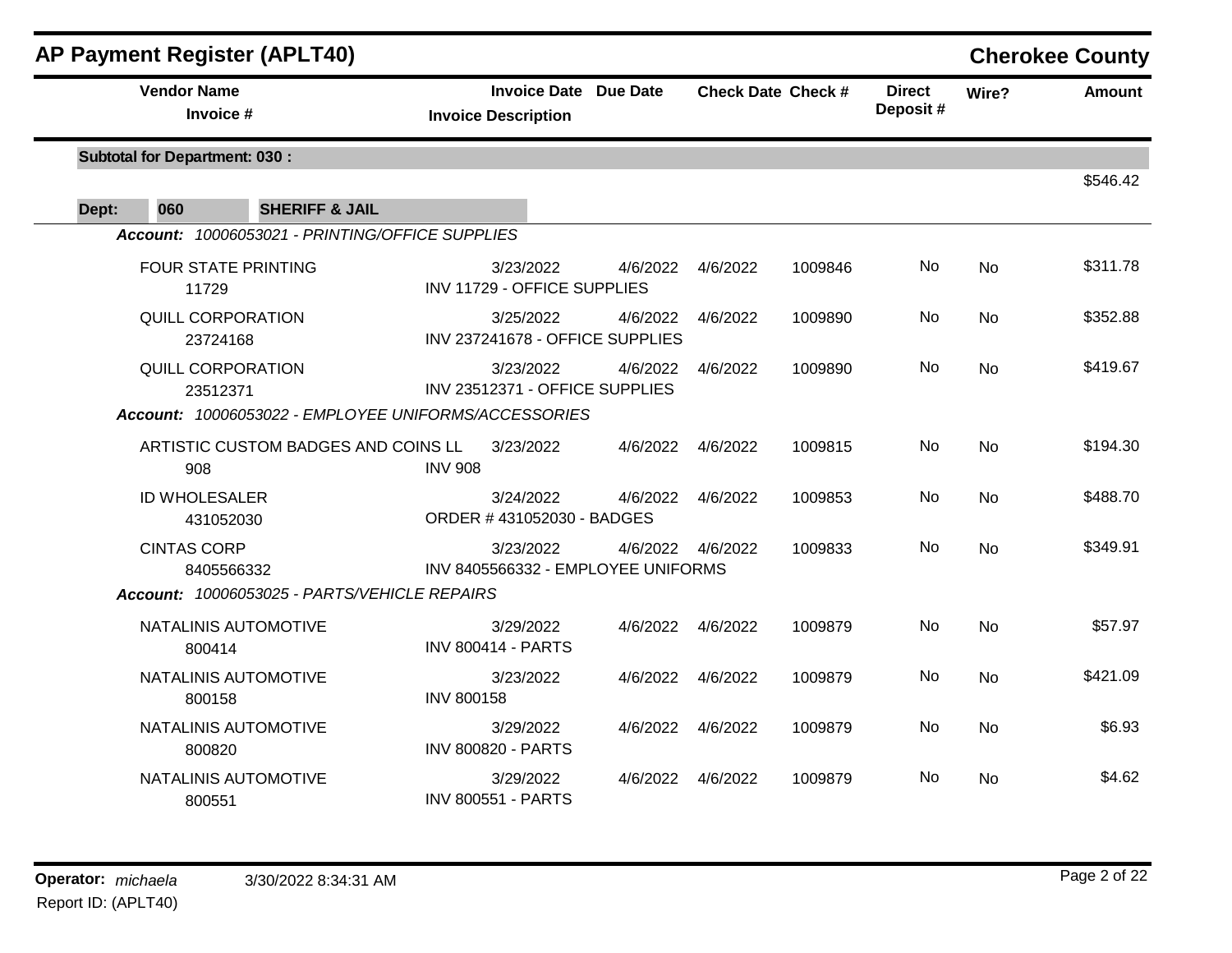| <b>AP Payment Register (APLT40)</b>                                                       |                                                     |                    |                           |         |                           |           | <b>Cherokee County</b> |
|-------------------------------------------------------------------------------------------|-----------------------------------------------------|--------------------|---------------------------|---------|---------------------------|-----------|------------------------|
| <b>Vendor Name</b><br>Invoice #                                                           | Invoice Date Due Date<br><b>Invoice Description</b> |                    | <b>Check Date Check #</b> |         | <b>Direct</b><br>Deposit# | Wire?     | <b>Amount</b>          |
| NATALINIS AUTOMOTIVE<br>800679                                                            | 3/25/2022<br>inv 800679-vehicle repairs             | 4/6/2022  4/6/2022 |                           | 1009879 | No                        | No        | \$37.98                |
| NATALINIS AUTOMOTIVE<br>800429                                                            | 3/29/2022<br><b>INV 800429 - PARTS</b>              | 4/6/2022  4/6/2022 |                           | 1009879 | No                        | <b>No</b> | \$111.11               |
| <b>MIDWEST WHEEL</b><br>274303900                                                         | 3/29/2022<br>INV 274303900 - PARTS                  | 4/6/2022  4/6/2022 |                           | 1009877 | No                        | No        | \$22.92                |
| O'REILLY AUTO PARTS<br>4083487340<br>Account: 10006053040 - JANITORIAL SUPPLIES           | 3/23/2022<br>INV 4083487340 - VEHICLE REPAIRS       | 4/6/2022  4/6/2022 |                           | 1009882 | No.                       | No        | \$30.90                |
| <b>HENRY KRAFT INC</b><br>419008                                                          | 3/23/2022<br>INV 419008 - JANITORIAL SUPPLIES       | 4/6/2022  4/6/2022 |                           | 1009851 | No                        | No        | \$1,223.81             |
| <b>HENRY KRAFT INC</b><br>419579<br>Account: 10006053068 - OTHER COMMODITIES              | 3/29/2022<br>INV 419579 - JANITORIAL SUPPLIES       | 4/6/2022  4/6/2022 |                           | 1009851 | No.                       | <b>No</b> | \$635.61               |
| SERVICE RECYCLING, LLC<br>R7105                                                           | 3/23/2022<br>INV R7105 - OTHER COMMODITIES          | 4/6/2022           | 4/6/2022                  | 1009895 | No                        | <b>No</b> | \$45.00                |
| <b>FARMERS COOPERATIVE ASSOCIATION</b><br>322522<br>Account: 10006053071 - COMMUNICATIONS | 3/23/2022<br><b>INV 322522</b>                      | 4/6/2022           | 4/6/2022                  | 1009844 | No.                       | <b>No</b> | \$30.27                |
| BROOKS-JEFFREY MARKETING, INC<br>204197                                                   | 3/29/2022<br>INV 204197 - COMMUNICATIONS            | 4/6/2022           | 4/6/2022                  | 1009824 | No                        | <b>No</b> | \$498.75               |
| Account: 10006053072 - GAS, ELECTRIC, WATER                                               |                                                     |                    |                           |         |                           |           |                        |
| KANSAS GAS SERVICE<br>510401545167491136                                                  | 3/23/2022<br>ACCT 510401545167491136- GAS           | 4/6/2022           | 4/6/2022                  | 1009858 | No                        | No        | \$1,477.17             |
| PRO SOLUTIONS, LLC<br>202202253                                                           | 3/29/2022<br>INV 202202253                          | 4/6/2022  4/6/2022 |                           | 1009888 | No.                       | No.       | \$2,787.84             |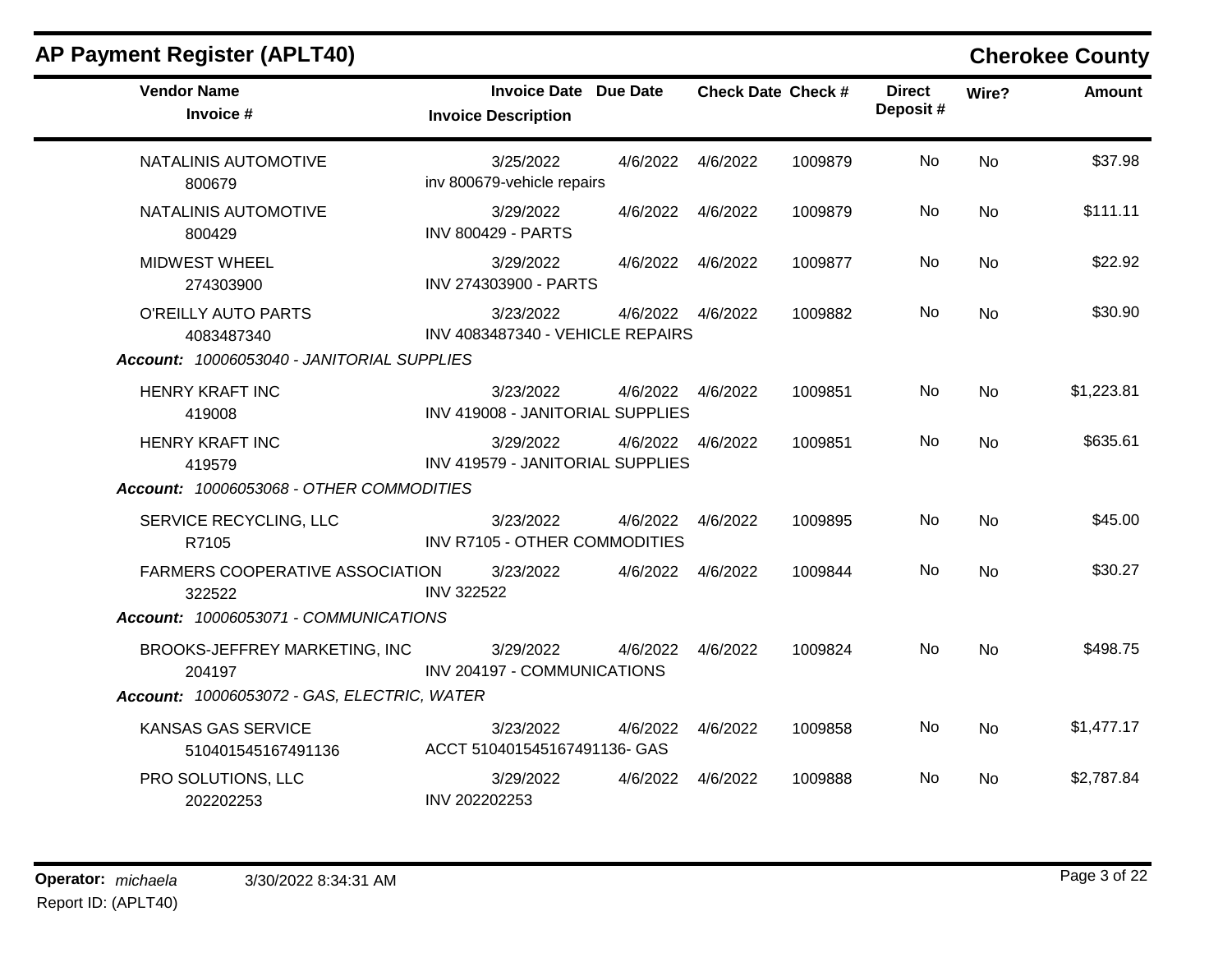| <b>Vendor Name</b><br>Invoice #                    | <b>Invoice Date Due Date</b><br><b>Invoice Description</b> |          | <b>Check Date Check #</b> |         | <b>Direct</b><br>Deposit# | Wire?     | <b>Amount</b> |
|----------------------------------------------------|------------------------------------------------------------|----------|---------------------------|---------|---------------------------|-----------|---------------|
| <b>LIBERTY UTILITIES</b><br>643108137SHF           | 3/23/2022<br><b>ACCT 643108137 - ELECTRIC</b>              | 4/6/2022 | 4/6/2022                  | 1009865 | No                        | <b>No</b> | \$3,173.02    |
| Account: 10006053073 - TRANSPORTATION              |                                                            |          |                           |         |                           |           |               |
| <b>JIMMY D OBERBECK</b><br>040622                  | 3/23/2022<br><b>INMATE TRANSPORTAION</b>                   |          | 4/6/2022  4/6/2022        | 1009855 | <b>No</b>                 | <b>No</b> | \$14.00       |
| PRISONER TRANSPORT SERVICE, LLC<br>030322CKSO      | 3/23/2022<br>INV 030322CKSO - TRANSPORTAION                |          | 4/6/2022  4/6/2022        | 1009887 | No.                       | <b>No</b> | \$1,683.00    |
| Account: 10006053074 - TELEPHONE BILLS             |                                                            |          |                           |         |                           |           |               |
| AT&T 5075<br>0574120295001                         | 3/23/2022<br>ACCT 0574120295001- TELEPHONE BILLS           |          | 4/6/2022 4/6/2022         | 1009817 | No.                       | <b>No</b> | \$44.53       |
| AT&T 5075<br>0305179815001                         | 3/23/2022<br>ACCT 0305179815001 - TELEPHONE BILLS          |          | 4/6/2022 4/6/2022         | 1009817 | No                        | <b>No</b> | \$43.57       |
| <b>CENTURYLINK</b><br>314237715                    | 3/23/2022<br>ACCT 314237715 - TELEPHONE BILLS              |          | 4/6/2022  4/6/2022        | 1009828 | No                        | No        | \$78.82       |
| Account: 10006053076 - PROFESSIONAL SERVICES       |                                                            |          |                           |         |                           |           |               |
| SPRING RIVER WELLNESS CENTER<br>4622CHF            | 3/23/2022<br>PROFESSIONAL SERVICES                         | 4/6/2022 | 4/6/2022                  | 1009896 | No                        | No        | \$76.00       |
| Account: 10006053080 - MAINTENANCE/BLDGS & GROUNDS |                                                            |          |                           |         |                           |           |               |
| TRUE VALUE COLUMBUS<br>A463898                     | 3/29/2022<br>INV A463898 - MAINTENANCE                     | 4/6/2022 | 4/6/2022                  | 1009904 | No                        | <b>No</b> | \$7.99        |
| R R BRINK LOCKING SYSTEMS, INC<br>050615           | 3/29/2022<br>INV 050615 - MAINTENANCE                      | 4/6/2022 | 4/6/2022                  | 1009891 | No                        | No        | \$156.00      |
| <b>B.E.S.T. PLUMBING &amp; HEATING INC</b><br>1205 | 3/29/2022<br>INV 1205 - BLDG MAINTENANCE                   | 4/6/2022 | 4/6/2022                  | 1009818 | No                        | No        | \$3,686.08    |
| MID AMERICA PEST CONTROL, LLC<br>1192SHF           | 3/23/2022<br>INV 1192 - PEST CONTROL                       | 4/6/2022 | 4/6/2022                  | 1009876 | No.                       | No        | \$75.00       |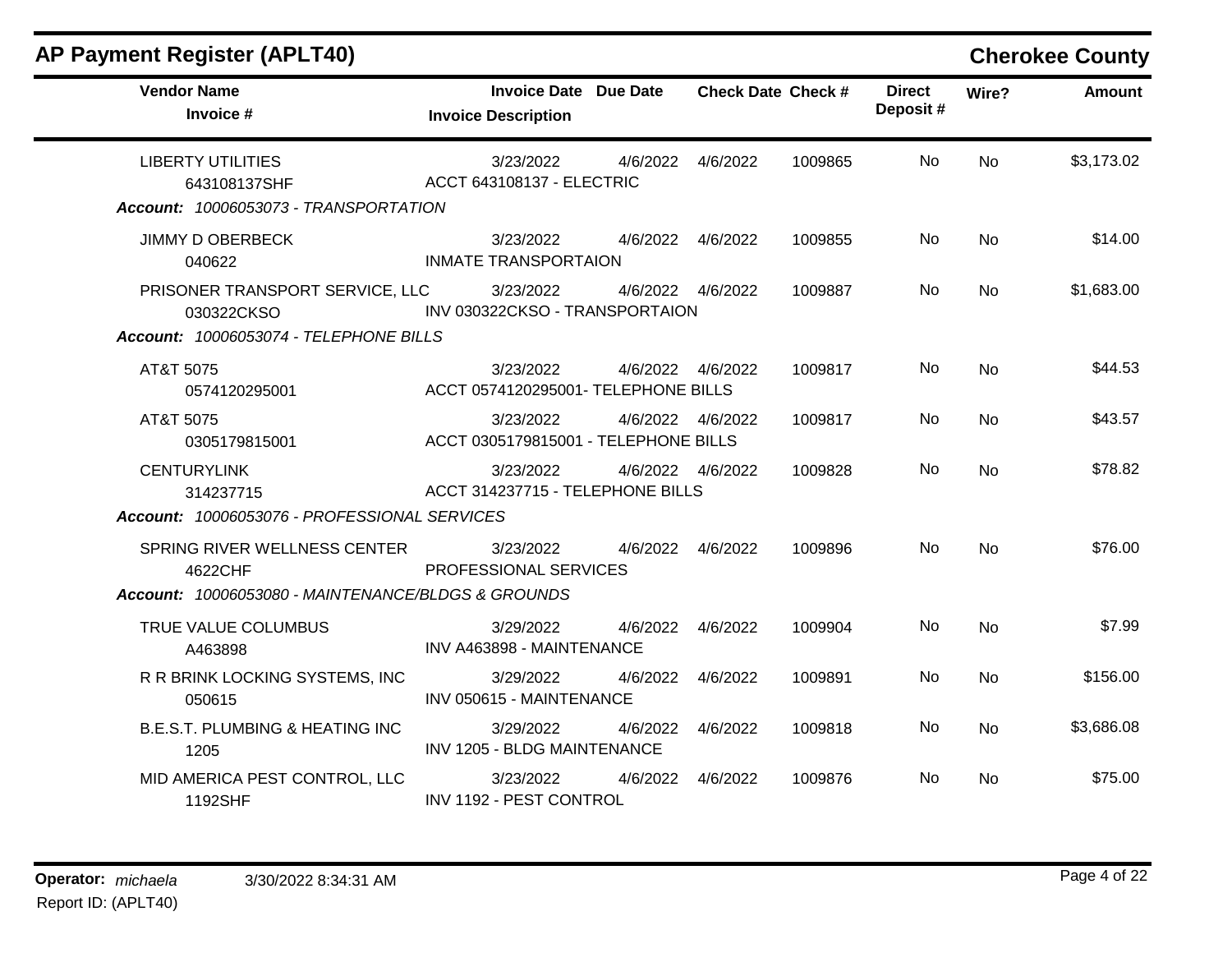| <b>AP Payment Register (APLT40)</b>                                                           |                                                            |          |                    |                           |                            |           | <b>Cherokee County</b> |
|-----------------------------------------------------------------------------------------------|------------------------------------------------------------|----------|--------------------|---------------------------|----------------------------|-----------|------------------------|
| <b>Vendor Name</b><br>Invoice #                                                               | <b>Invoice Date Due Date</b><br><b>Invoice Description</b> |          |                    | <b>Check Date Check #</b> | <b>Direct</b><br>Deposit # | Wire?     | <b>Amount</b>          |
| <b>LOCKE SUPPLY</b><br>4584595300<br>Account: 10006053083 - EQUIPMENT LEASE/RENTAL            | 3/23/2022<br>INV 4584595300 - MAINTENANCE/BLDGS            |          | 4/6/2022  4/6/2022 | 1009867                   | No.                        | <b>No</b> | \$161.62               |
| <b>TOSHIBA FINANCIAL SERVICES</b><br>31161756<br>Account: 10006053094 - VEHICLES              | 3/23/2022<br>INV 31161756 - EQUIPMENT LEASE                | 4/6/2022 | 4/6/2022           | 1009902                   | No                         | <b>No</b> | \$530.32               |
| <b>TESSCO INC</b><br>119259                                                                   | 3/29/2022<br>INV 119259 - VEHICLES                         |          | 4/6/2022  4/6/2022 | 1009900                   | No                         | <b>No</b> | \$329.45               |
| <b>TESSCO INC</b><br>119258                                                                   | 3/29/2022<br>INV 119258 - VEHICLES                         | 4/6/2022 | 4/6/2022           | 1009900                   | No.                        | <b>No</b> | \$87.62                |
| <b>TESSCO INC</b><br>250877                                                                   | 3/29/2022<br>INV 250877 - VEHICLES                         | 4/6/2022 | 4/6/2022           | 1009900                   | No.                        | No        | \$62.96                |
| <b>TESSCO INC</b><br>250878<br>Account: 10006053732 - INMATE FOOD                             | 3/29/2022<br>INV 250878 - VEHICLES                         |          | 4/6/2022  4/6/2022 | 1009900                   | No.                        | <b>No</b> | \$389.35               |
| CONSOLIDATED PLASTICS COMPANY INC<br>19120121<br>Account: 10006053737 - INMATE PERSONAL ITEMS | 3/29/2022<br><b>INV 19120121 - INMATE FOOD</b>             | 4/6/2022 | 4/6/2022           | 1009839                   | No.                        | No        | \$11,747.79            |
| <b>TURNKEY CORRECTIONS</b><br>462022SHF                                                       | 3/23/2022<br><b>INMATE PERSONAL ITEMS</b>                  |          | 4/6/2022  4/6/2022 | 1009905                   | No                         | <b>No</b> | \$6,703.84             |
| CHARM-TEX INC<br>0278528                                                                      | 3/29/2022<br>INV 0278528 - INMATE PERSONAL ITEMS           | 4/6/2022 | 4/6/2022           | 1009829                   | No.                        | No        | \$836.82               |
| CITY TELE COIN COMPANY INC<br>28391                                                           | 3/23/2022<br>INV 28391 - INMATE PERSONAL ITEMS             |          | 4/6/2022  4/6/2022 | 1009835                   | No                         | <b>No</b> | \$3,000.00             |
| CHARM-TEX INC<br>0278780                                                                      | 3/29/2022<br>INV 0278780 - INMATE PERSONAL ITEMS           | 4/6/2022 | 4/6/2022           | 1009829                   | No.                        | No        | \$219.56               |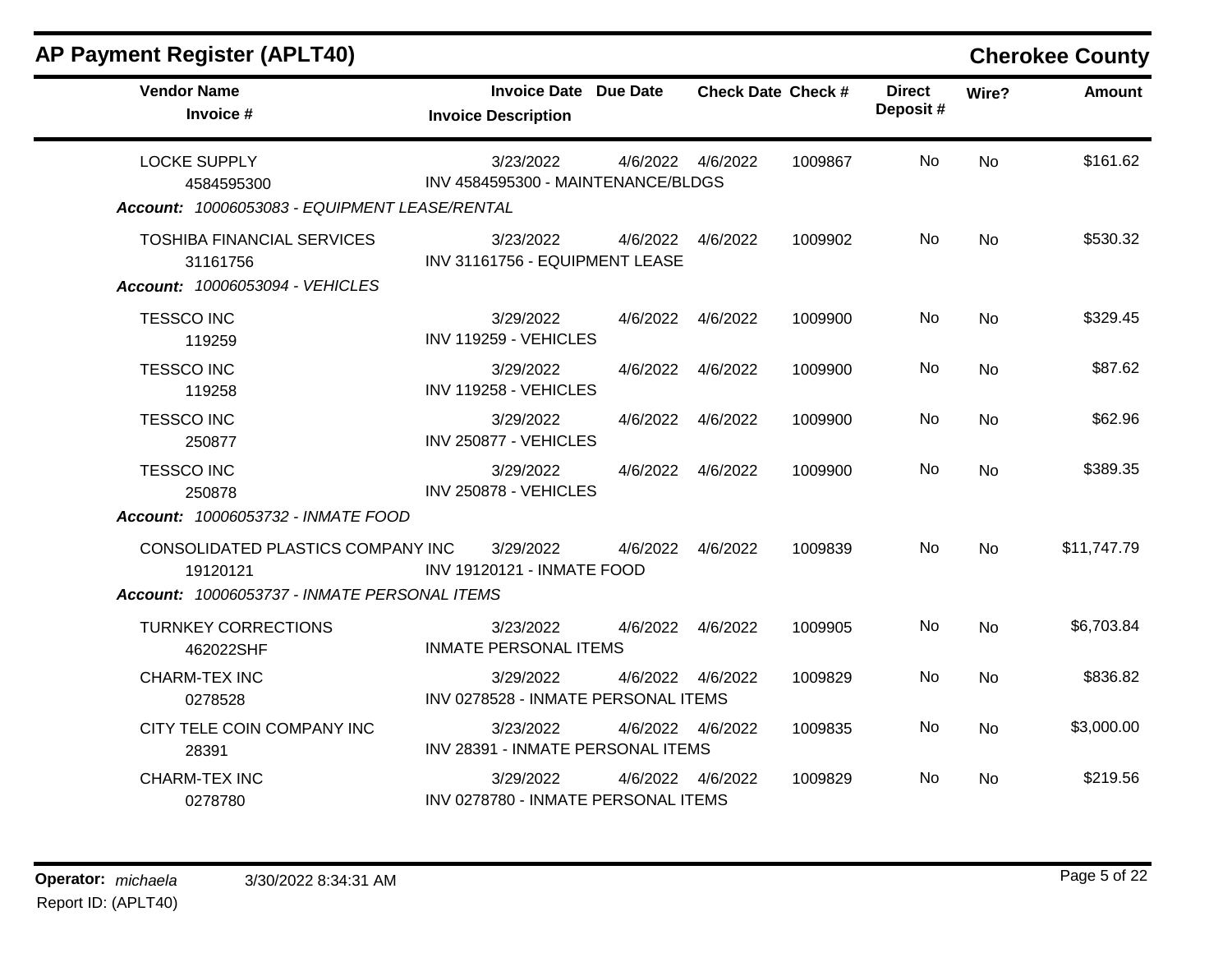| <b>AP Payment Register (APLT40)</b>             |                                                            |          |                    |                           |                           |           | <b>Cherokee County</b> |
|-------------------------------------------------|------------------------------------------------------------|----------|--------------------|---------------------------|---------------------------|-----------|------------------------|
| <b>Vendor Name</b><br>Invoice #                 | <b>Invoice Date Due Date</b><br><b>Invoice Description</b> |          |                    | <b>Check Date Check #</b> | <b>Direct</b><br>Deposit# | Wire?     | <b>Amount</b>          |
| ANCHORTEX CORPORATION<br>416055                 | 3/29/2022<br>INV 416055 - INMATE PERSONAL ITEMS            | 4/6/2022 | 4/6/2022           | 1009814                   | No.                       | <b>No</b> | \$1,322.50             |
| Account: 10006053786 - INMATE MEDICAL           |                                                            |          |                    |                           |                           |           |                        |
| <b>WELLPATH LLC</b><br>INV0090567               | 3/23/2022<br>INV 0090567 - INMATE MEDICAL                  | 4/6/2022 | 4/6/2022           | 1009909                   | No                        | <b>No</b> | \$36.00                |
| <b>MERCY COLUMBUS</b><br>E1403731372            | 3/23/2022<br>CONTROL NO. H9420000318500/ NOG RATE          | 4/6/2022 | 4/6/2022           | 1009873                   | No                        | <b>No</b> | \$173.00               |
| <b>MERCY COLUMBUS</b><br>462022                 | 3/23/2022<br>CONTROL NO. H942000483000/ NOG. RATE          |          | 4/6/2022 4/6/2022  | 1009873                   | No                        | <b>No</b> | \$151.93               |
| MCKESSON MEDICAL-SURGICAL<br>60922951SHF        | 3/23/2022<br>ACCT 60922951 - INMATE MEDICAL                | 4/6/2022 | 4/6/2022           | 1009871                   | No                        | <b>No</b> | \$185.24               |
| MCKESSON MEDICAL-SURGICAL<br>60922951           | 3/23/2022<br>ACCT 60922951 - INMATE MEDICAL                | 4/6/2022 | 4/6/2022           | 1009871                   | No                        | <b>No</b> | \$22.55                |
| <b>STERICYCLE INC</b><br>4010798395             | 3/23/2022<br>INV 4010798395 - INMATE MEDICAL               | 4/6/2022 | 4/6/2022           | 1009897                   | No                        | <b>No</b> | \$108.31               |
| <b>BTX KS INC</b><br>3228022822                 | 3/23/2022<br>INV 3228022822 - INMATE MEDICAL               |          | 4/6/2022  4/6/2022 | 1009825                   | No.                       | <b>No</b> | \$78.00                |
| <b>MERCY COLUMBUS</b><br>0462022                | 3/23/2022<br>CONTROL NO. H9420000483001/ NOG RATE          | 4/6/2022 | 4/6/2022           | 1009873                   | No.                       | <b>No</b> | \$90.35                |
| <b>Subtotal for Department: 060:</b>            |                                                            |          |                    |                           |                           |           |                        |
|                                                 |                                                            |          |                    |                           |                           |           | \$44,784.43            |
| <b>DISTRICT COURT</b><br>Dept:<br>070           |                                                            |          |                    |                           |                           |           |                        |
| Account: 10007053021 - PRINTING/OFFICE SUPPLIES |                                                            |          |                    |                           |                           |           |                        |
| ETTINGER'S OFFICE SUPPLY<br>5455930             | 3/28/2022<br>INV 5455930 - OFFICE SUPPLIES                 | 4/6/2022 | 4/6/2022           | 1009843                   | No                        | <b>No</b> | \$778.80               |
| ETTINGER'S OFFICE SUPPLY<br>5451980             | 3/28/2022<br>INV 5451980 - OFFICE SUPPLIES                 | 4/6/2022 | 4/6/2022           | 1009843                   | No.                       | <b>No</b> | \$477.40               |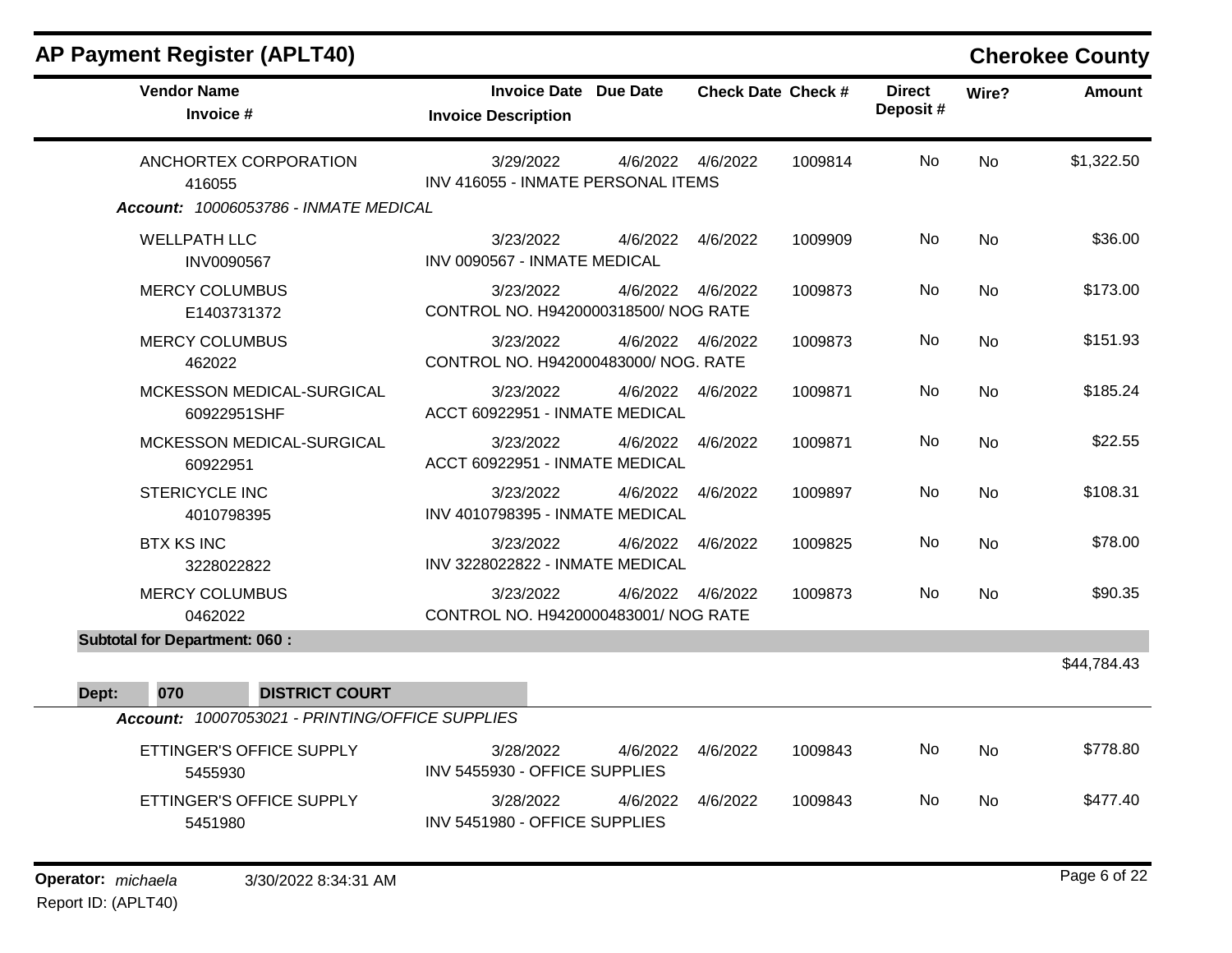| <b>AP Payment Register (APLT40)</b>                                                    |                                                            |          |          |                           |                           |           | <b>Cherokee County</b> |
|----------------------------------------------------------------------------------------|------------------------------------------------------------|----------|----------|---------------------------|---------------------------|-----------|------------------------|
| <b>Vendor Name</b><br>Invoice #                                                        | <b>Invoice Date Due Date</b><br><b>Invoice Description</b> |          |          | <b>Check Date Check #</b> | <b>Direct</b><br>Deposit# | Wire?     | Amount                 |
| <b>XEROX FINANCIAL SERVICES</b><br>3116846<br>Account: 10007053028 - COMPUTER SUPPLIES | 3/28/2022<br>INV 316846 - OFFICE SUPPLIES                  | 4/6/2022 | 4/6/2022 | 1009910                   | No.                       | <b>No</b> | \$2.20                 |
| ADVANTAGE COMPUTER ENTERPRISES IN<br>89487<br>Account: 10007053029 - MISC SUPPLIES     | 3/28/2022<br>INV 89487 - COMPUTER SERVICES                 | 4/6/2022 | 4/6/2022 | 1009813                   | No.                       | <b>No</b> | \$56.25                |
| <b>LADELL F TURLEY CSR</b><br>040622                                                   | 3/28/2022<br>REIMBURSEMENT FOR SUPPLIES                    | 4/6/2022 | 4/6/2022 | 1009862                   | No                        | <b>No</b> | \$105.53               |
| THOMAS CREATIVE APPAREL, INC<br>158865                                                 | 3/28/2022<br>INV 158865 - MISC SUPPLIES                    | 4/6/2022 | 4/6/2022 | 1009901                   | No.                       | <b>No</b> | \$486.55               |
| ASSUREDPARTNERS JAMISON LLC<br>76590<br>Account: 10007053074 - TELEPHONE BILLS         | 3/28/2022<br>INV 76590 - MIS SUPPLIES                      | 4/6/2022 | 4/6/2022 | 1009816                   | No.                       | <b>No</b> | \$2,032.02             |
| PARCOM, LLC<br>1478<br>Account: 10007053089 - OTHER CONTRACTUAL                        | 3/28/2022<br>INV 1478 - 10007053074                        | 4/6/2022 | 4/6/2022 | 1009884                   | <b>No</b>                 | <b>No</b> | \$120.00               |
| CANDACE BREWSTER GAYOSO<br>4062022                                                     | 3/23/2022<br>MONTHLY ATTY/CO CONTRACT                      | 4/6/2022 | 4/6/2022 | 1009826                   | <b>No</b>                 | <b>No</b> | \$2,750.00             |
| <b>BARBARA WRIGHT-BEGGS</b><br>40622                                                   | 3/23/2022<br>MONTHLY ATTY/CO CONTACT                       | 4/6/2022 | 4/6/2022 | 1009819                   | No                        | <b>No</b> | \$2,750.00             |
| <b>JOANNA L DERFELT</b><br>4622                                                        | 3/23/2022<br>MONTHLY ATTY/CO CONTRACT                      | 4/6/2022 | 4/6/2022 | 1009856                   | <b>No</b>                 | <b>No</b> | \$2,750.00             |
| <b>KEITH PENNICK</b><br>04622                                                          | 3/23/2022<br>MONTHLY ATTY/CO CONTACT                       | 4/6/2022 | 4/6/2022 | 1009859                   | No                        | <b>No</b> | \$2,750.00             |

**Dept: 080 COURTHOUSE**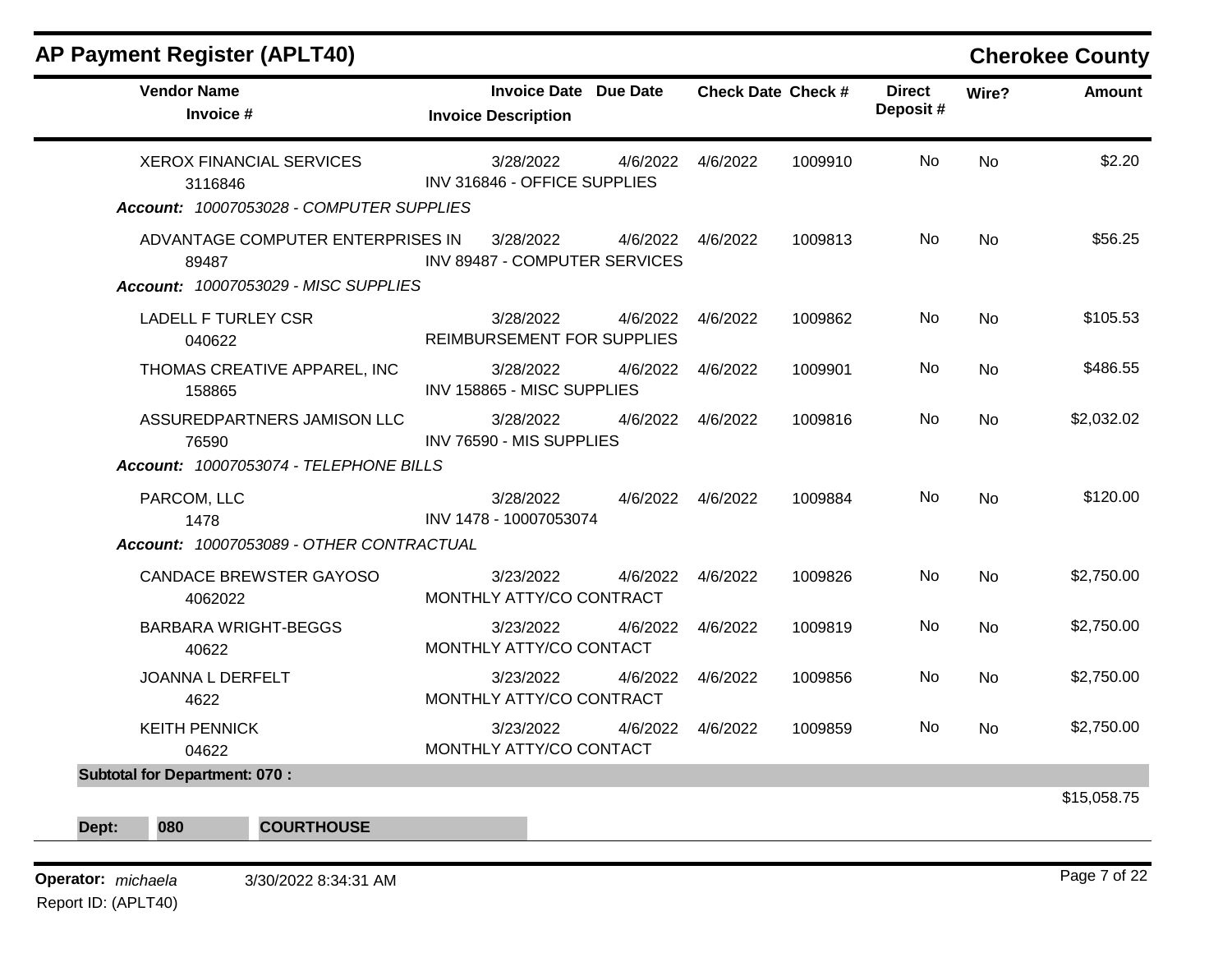| <b>AP Payment Register (APLT40)</b>              |                                                            |          |                    |                           |                            |           | <b>Cherokee County</b> |
|--------------------------------------------------|------------------------------------------------------------|----------|--------------------|---------------------------|----------------------------|-----------|------------------------|
| <b>Vendor Name</b><br>Invoice #                  | <b>Invoice Date Due Date</b><br><b>Invoice Description</b> |          |                    | <b>Check Date Check #</b> | <b>Direct</b><br>Deposit # | Wire?     | <b>Amount</b>          |
| Account: 10008053040 - JANITORIAL SUPPLIES       |                                                            |          |                    |                           |                            |           |                        |
| <b>FARMERS COOPERATIVE ASSOCIATION</b><br>322016 | 3/23/2022<br>INV 322016 - JANITORIAL SUPPLIES              |          | 4/6/2022  4/6/2022 | 1009844                   | No.                        | <b>No</b> | \$10.99                |
| TRUE VALUE COLUMBUS<br>A462820                   | 3/23/2022<br>TRANS A462820 - JANITORIAL SUPPLIES           |          | 4/6/2022  4/6/2022 | 1009904                   | No.                        | <b>No</b> | \$12.48                |
| <b>HENRY KRAFT INC</b><br>418480                 | 3/23/2022<br>INV 418480 - JANITORIAL SUPPLIES              |          | 4/6/2022 4/6/2022  | 1009851                   | No.                        | No        | \$204.02               |
| <b>HENRY KRAFT INC</b><br>4183141                | 3/23/2022<br>INV 4183141 - JANITORIAL SUPPLIES             |          | 4/6/2022  4/6/2022 | 1009851                   | No                         | <b>No</b> | \$76.30                |
| TRUE VALUE COLUMBUS<br>A462830                   | 3/23/2022<br>INV A462830 - JANITOTIAL SUPPLIES             |          | 4/6/2022  4/6/2022 | 1009904                   | No                         | No        | \$20.36                |
| TRUE VALUE COLUMBUS<br>A463141                   | 3/23/2022<br><b>TRANS A463141</b>                          |          | 4/6/2022  4/6/2022 | 1009904                   | No.                        | <b>No</b> | \$21.36                |
| <b>CINTAS #459</b><br>4113385822                 | 3/23/2022<br>INV 4113385822 - JANITORIAL SUPPLIES          |          | 4/6/2022  4/6/2022 | 1009832                   | No.                        | No        | \$71.90                |
| TRUE VALUE COLUMBUS<br>A463300                   | 3/23/2022<br><b>TRANS A463300</b>                          |          | 4/6/2022  4/6/2022 | 1009904                   | No                         | <b>No</b> | \$8.49                 |
| ETTINGER'S OFFICE SUPPLY<br>546000               | 3/23/2022<br>INV 546000 - JANITORIAL SUPPLIES              |          | 4/6/2022 4/6/2022  | 1009843                   | No.                        | <b>No</b> | \$247.97               |
| TRUE VALUE COLUMBUS<br>A463698                   | 3/23/2022<br>TRANS A463698 - JANITORIAL SUPPLIES           |          | 4/6/2022 4/6/2022  | 1009904                   | No.                        | No        | \$9.24                 |
| Account: 10008053074 - UTILITIES/TELEPHONE BILLS |                                                            |          |                    |                           |                            |           |                        |
| PRO SOLUTIONS, LLC<br>202202254                  | 3/28/2022<br><b>INV 202202254 - ELECTRIC</b>               |          | 4/6/2022  4/6/2022 | 1009889                   | No.                        | No        | \$2,061.23             |
| <b>LIBERTY UTILITIES</b><br>305532350            | 3/28/2022<br>ACCT 305532350 - ELECTRIC                     | 4/6/2022 | 4/6/2022           | 1009866                   | No                         | <b>No</b> | \$2,331.39             |

*Account: 10008053075 - DUES/SUBSCRIPTIONS*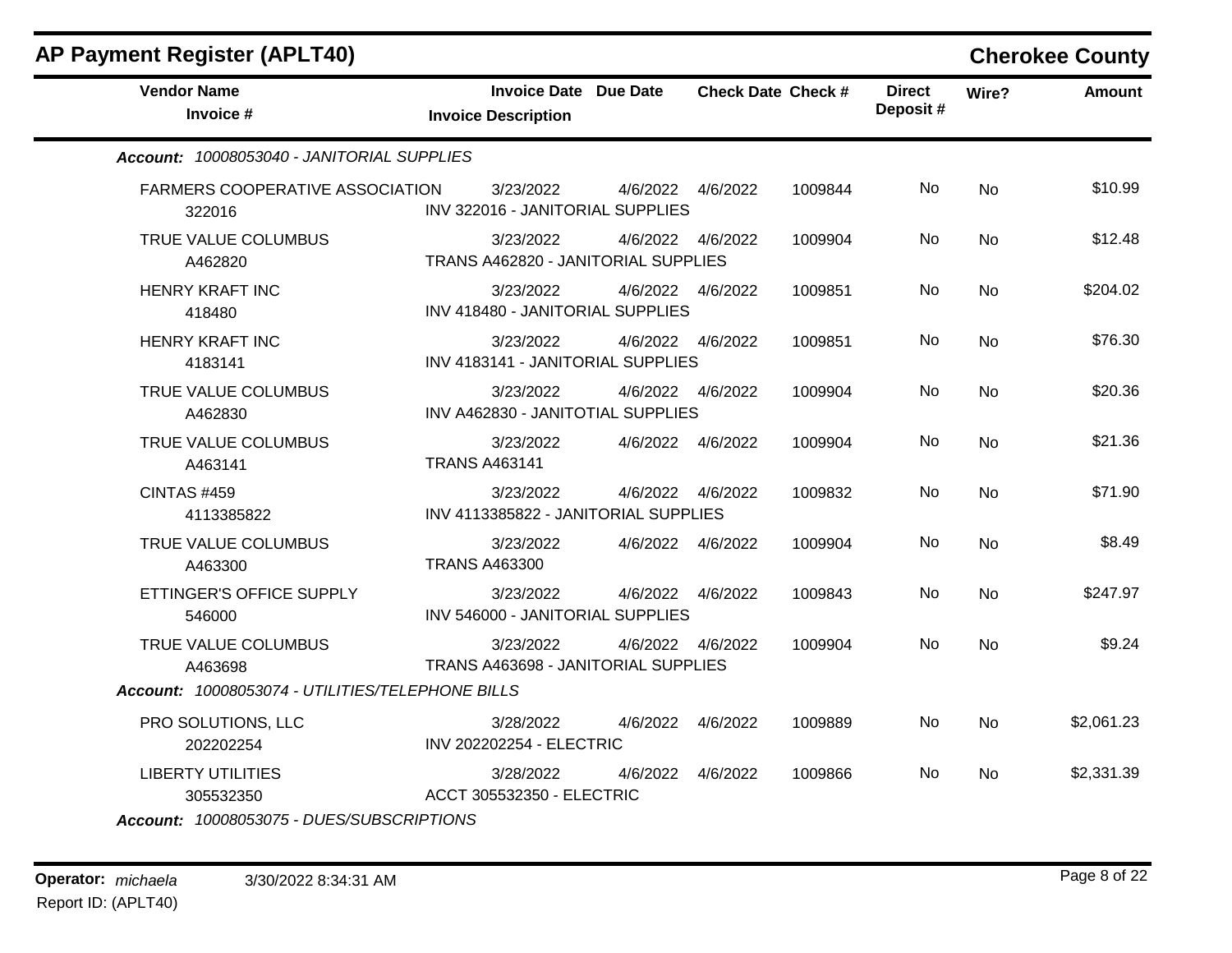| <b>Vendor Name</b><br>Invoice #                                                                                                               | <b>Invoice Date Due Date</b><br><b>Invoice Description</b> |                    |          | <b>Check Date Check #</b> | <b>Direct</b><br>Deposit# | Wire?     | <b>Amount</b> |
|-----------------------------------------------------------------------------------------------------------------------------------------------|------------------------------------------------------------|--------------------|----------|---------------------------|---------------------------|-----------|---------------|
| TOUCHTON ELECTRIC INC<br>69350<br>Account: 10008053089 - OTHER CONTRACTUAL                                                                    | 3/23/2022<br>INV 69350 - TOUCHTON ALARMS                   | 4/6/2022           | 4/6/2022 | 1009903                   | No.                       | <b>No</b> | \$68.00       |
| FEDERAL PROTECTION INC<br>0866982in                                                                                                           | 3/25/2022<br>INV 0866982IN - EARLY TERM                    | 4/6/2022           | 4/6/2022 | 1009845                   | No                        | <b>No</b> | \$1,031.40    |
| <b>CINTAS FIRST AID &amp; SAFETY</b><br>8405602363                                                                                            | 3/28/2022<br>INV 8405602363 - OTHER CONTRACTUAL            | 4/6/2022  4/6/2022 |          | 1009834                   | No.                       | <b>No</b> | \$272.33      |
| <b>Subtotal for Department: 080:</b>                                                                                                          |                                                            |                    |          |                           |                           |           |               |
| 170<br><b>JUVENILE DETENTION</b><br>Dept:                                                                                                     |                                                            |                    |          |                           |                           |           | \$6,447.46    |
| Account: 10017053089 - OTHER CONTRACTUAL<br>SEK REGIONAL JUVENILE DETENTION CTR<br>7043<br><b>Subtotal for Department: 170:</b>               | 3/23/2022<br>INV 7043 - Detention fee                      | 4/6/2022           | 4/6/2022 | 1009894                   | No                        | <b>No</b> | \$7,340.00    |
|                                                                                                                                               |                                                            |                    |          |                           |                           |           | \$7,340.00    |
| <b>Subtotal for Fund: 100:</b><br>110<br><b>ROAD AND BRIDGE</b><br>Fund:                                                                      |                                                            |                    |          |                           |                           |           | \$74,489.80   |
| Dept:<br>000<br><b>NON-DEPARTMENTAL</b>                                                                                                       |                                                            |                    |          |                           |                           |           |               |
| Account: 11000053021 - PRINTING/OFFICE SUPPLIES<br>ETTINGER'S OFFICE SUPPLY<br>544652<br>Account: 11000053022 - EMPLOYEE UNIFORMS/ACCESSORIES | 1/14/2022<br><b>INVOICE# 544652</b>                        | 3/28/2022 4/6/2022 |          | 1009843                   | No                        | <b>No</b> | \$265.58      |
| <b>CINTAS #459</b><br>001                                                                                                                     | 3/16/2022<br>INVOICE# 001                                  | 3/28/2022          | 4/6/2022 | 1009832                   | No                        | <b>No</b> | \$19.68       |
| <b>CINTAS #459</b><br>8405595374                                                                                                              | 3/11/2022<br>INVOICE3 8405595374                           | 3/28/2022 4/6/2022 |          | 1009832                   | No                        | No        | \$235.97      |
| <b>Operator:</b> michaela<br>3/30/2022 8:34:31 AM                                                                                             |                                                            |                    |          |                           |                           |           | Page 9 of 22  |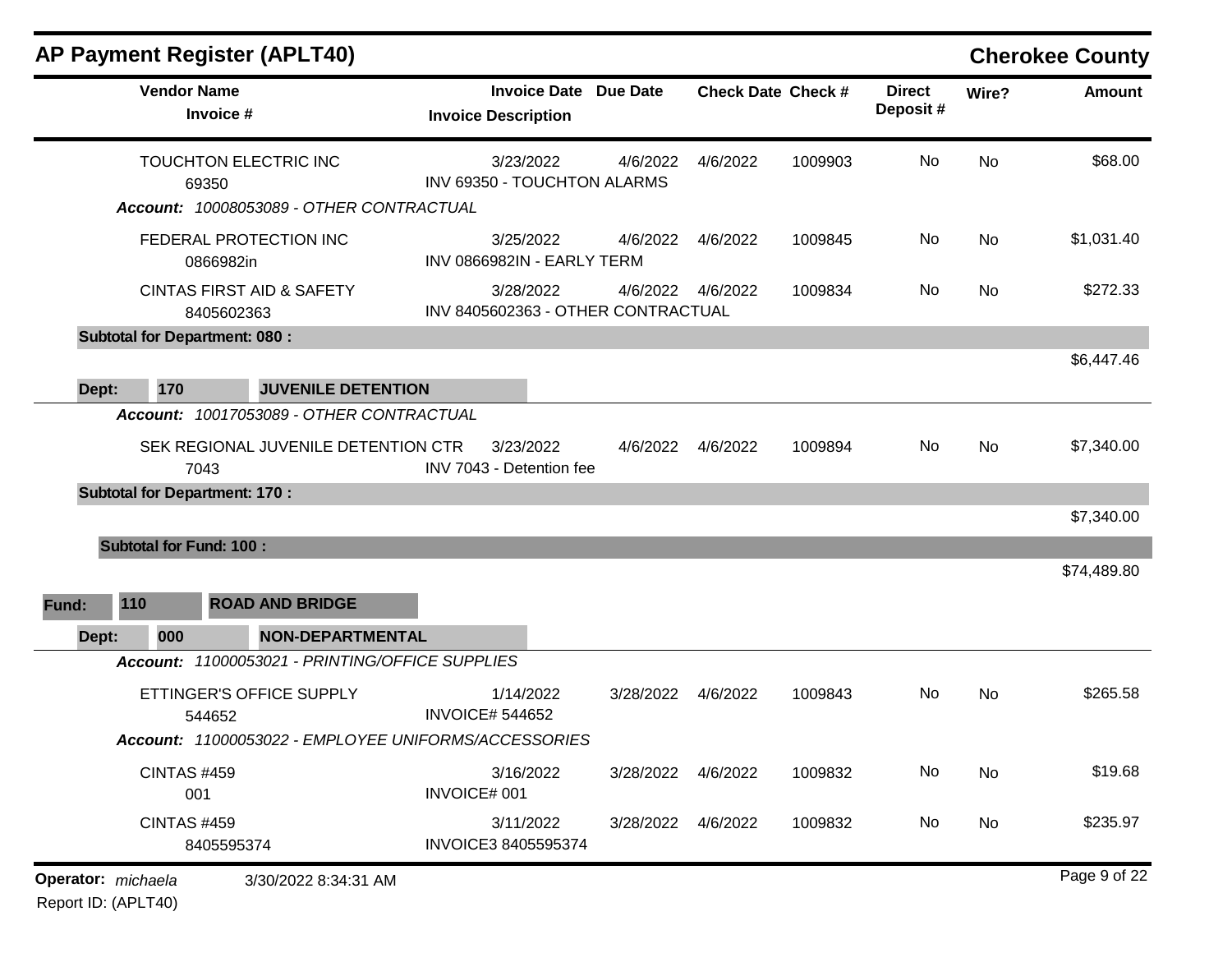| <b>AP Payment Register (APLT40)</b>                                                  |                                                     |                    |          |                           |                           |           | <b>Cherokee County</b> |
|--------------------------------------------------------------------------------------|-----------------------------------------------------|--------------------|----------|---------------------------|---------------------------|-----------|------------------------|
| <b>Vendor Name</b><br>Invoice #                                                      | Invoice Date Due Date<br><b>Invoice Description</b> |                    |          | <b>Check Date Check #</b> | <b>Direct</b><br>Deposit# | Wire?     | <b>Amount</b>          |
| <b>CINTAS #459</b><br>4114073692                                                     | 3/22/2022<br>INVOICE# 4114073692                    | 3/28/2022          | 4/6/2022 | 1009832                   | No                        | <b>No</b> | \$186.28               |
| <b>CINTAS #459</b><br>4113385911<br>Account: 11000053031 - DIESEL FUEL               | 3/15/2022<br>INVOICE# 4113385911                    | 3/28/2022          | 4/6/2022 | 1009832                   | No.                       | <b>No</b> | \$195.35               |
| <b>MFA OIL - JASPER</b><br>232208<br>Account: 11000053033 - TIRES                    | 3/24/2022<br><b>INVOICE# 232208</b>                 | 3/28/2022          | 4/6/2022 | 1009874                   | No                        | <b>No</b> | \$3,533.95             |
| POMP'S TIRE SERVICE INC<br>12200263230                                               | 3/24/2022<br>INVOICE# 12200263230                   | 3/28/2022 4/6/2022 |          | 1009886                   | No.                       | <b>No</b> | \$3,897.72             |
| <b>BEACON TIRE</b><br>60069991<br>Account: 11000053034 - ASPHALT                     | 3/25/2022<br><b>INVOICE# 60069991</b>               | 3/28/2022          | 4/6/2022 | 1009821                   | No                        | <b>No</b> | \$271.80               |
| BLEVINS ASPHALT CONSTRUCTION CO INC<br>6617                                          | 3/15/2022<br>INVOICE# 6617                          | 3/28/2022          | 4/6/2022 | 1009823                   | No                        | <b>No</b> | \$94.80                |
| BLEVINS ASPHALT CONSTRUCTION CO INC<br>6613                                          | 3/14/2022<br>INVOICE# 6613                          | 3/28/2022          | 4/6/2022 | 1009823                   | No                        | <b>No</b> | \$232.26               |
| BLEVINS ASPHALT CONSTRUCTION CO INC<br>6623<br>Account: 11000053035 - ROCK           | 3/16/2022<br>INVOICE# 6623                          | 3/28/2022          | 4/6/2022 | 1009823                   | No.                       | <b>No</b> | \$112.97               |
| CHEROKEE COUNTY SPORTSMAN ASSN<br>$\mathbf{1}$<br>Account: 11000053037 - SIGNS/POSTS | 3/24/2022<br>1                                      | 3/28/2022 4/6/2022 |          | 1009831                   | No.                       | <b>No</b> | \$1,500.00             |
| <b>CDL ELECTRIC</b><br>54568<br>Account: 11000053042 - BREAKROOM SUPPLIES            | 10/1/2021<br><b>INVOICE# 54568</b>                  | 3/28/2022 4/6/2022 |          | 1009827                   | No.                       | <b>No</b> | \$360.00               |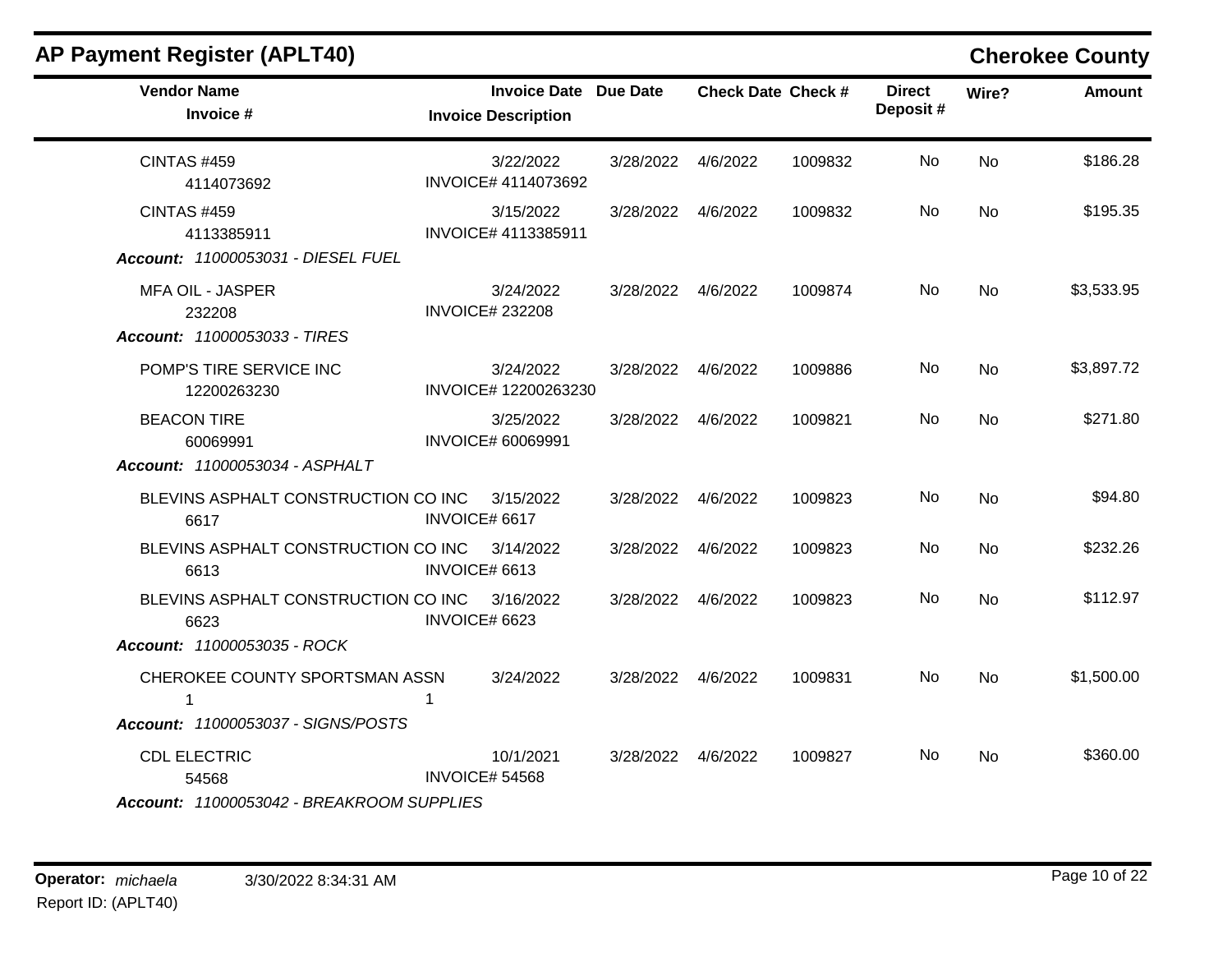|  | <b>AP Payment Register (APLT40)</b> |  |  |  |
|--|-------------------------------------|--|--|--|
|--|-------------------------------------|--|--|--|

## **Cherokee County**

| <b>Vendor Name</b><br>Invoice #                                                |              | <b>Invoice Date Due Date</b><br><b>Invoice Description</b> |                    |          | <b>Check Date Check #</b> | <b>Direct</b><br>Deposit# | Wire?     | <b>Amount</b> |
|--------------------------------------------------------------------------------|--------------|------------------------------------------------------------|--------------------|----------|---------------------------|---------------------------|-----------|---------------|
| DOLLAR GENERAL- REGIONS<br>1001136163<br>Account: 11000053073 - ADMINISTRATION |              | 3/18/2022<br>INVOICE# 1001136163                           | 3/28/2022          | 4/6/2022 | 1009841                   | No.                       | No        | \$11.80       |
| <b>Columbus Fire Departmrent</b><br>001                                        | Invoice# 001 | 3/25/2022                                                  | 3/28/2022 4/6/2022 |          | 1009837                   | No                        | No        | \$320.00      |
| Account: 11000053074 - UTILITIES/TELEPHONE BILLS                               |              |                                                            |                    |          |                           |                           |           | \$476.53      |
| <b>LIBERTY UTILITIES</b><br>001562                                             | 001562       | 3/25/2022                                                  | 3/28/2022          | 4/6/2022 | 1009865                   | No                        | No        |               |
| COLUMBUS TELEPHONE COMPANY<br>2586000                                          |              | 3/25/2022<br><b>INVOICE# 2586000</b>                       | 3/28/2022          | 4/6/2022 | 1009838                   | No                        | No        | \$237.36      |
| <b>LIBERTY UTILITIES</b><br>001561                                             | 001561       | 3/25/2022                                                  | 3/28/2022          | 4/6/2022 | 1009865                   | No                        | No.       | \$263.66      |
| <b>LIBERTY UTILITIES</b><br>002024                                             | 002024       | 3/25/2022                                                  | 3/28/2022          | 4/6/2022 | 1009865                   | No                        | <b>No</b> | \$927.56      |
| Account: 11000053079 - MACHINERY/EQUIPMENT                                     |              |                                                            |                    |          |                           |                           |           |               |
| <b>EQUIPMENT BLADES</b><br>025184                                              |              | 1/26/2022<br><b>INVOICE# 025184</b>                        | 3/28/2022          | 4/6/2022 | 1009842                   | No                        | <b>No</b> | \$249.00      |
| <b>GENERAL MACHINERY OF PITTSBURG</b><br>18738                                 |              | 12/22/2021<br><b>INVOICE #18738</b>                        | 3/28/2022          | 4/6/2022 | 1009849                   | No                        | No        | \$186.84      |
| LAMBERT TRACTOR & MACHINERY SALES<br>001                                       | 001          | 3/24/2022                                                  | 3/28/2022          | 4/6/2022 | 1009863                   | No                        | No        | \$23.99       |
| <b>EQUIPMENT BLADES</b><br>025482                                              |              | 3/7/2022<br><b>INVOICE# 025482</b>                         | 3/28/2022          | 4/6/2022 | 1009842                   | No                        | No.       | \$5,372.68    |
| <b>HERITAGE TRACTOR</b><br>11430230                                            |              | 3/9/2022<br><b>INVOICE# 11430230</b>                       | 3/28/2022          | 4/6/2022 | 1009852                   | No                        | <b>No</b> | \$481.54      |
| PITTSBURG AUTOMOTIVE<br>0934829                                                |              | 3/16/2022<br><b>INVOICE# 0934829</b>                       | 3/28/2022          | 4/6/2022 | 1009885                   | No                        | No.       | \$215.24      |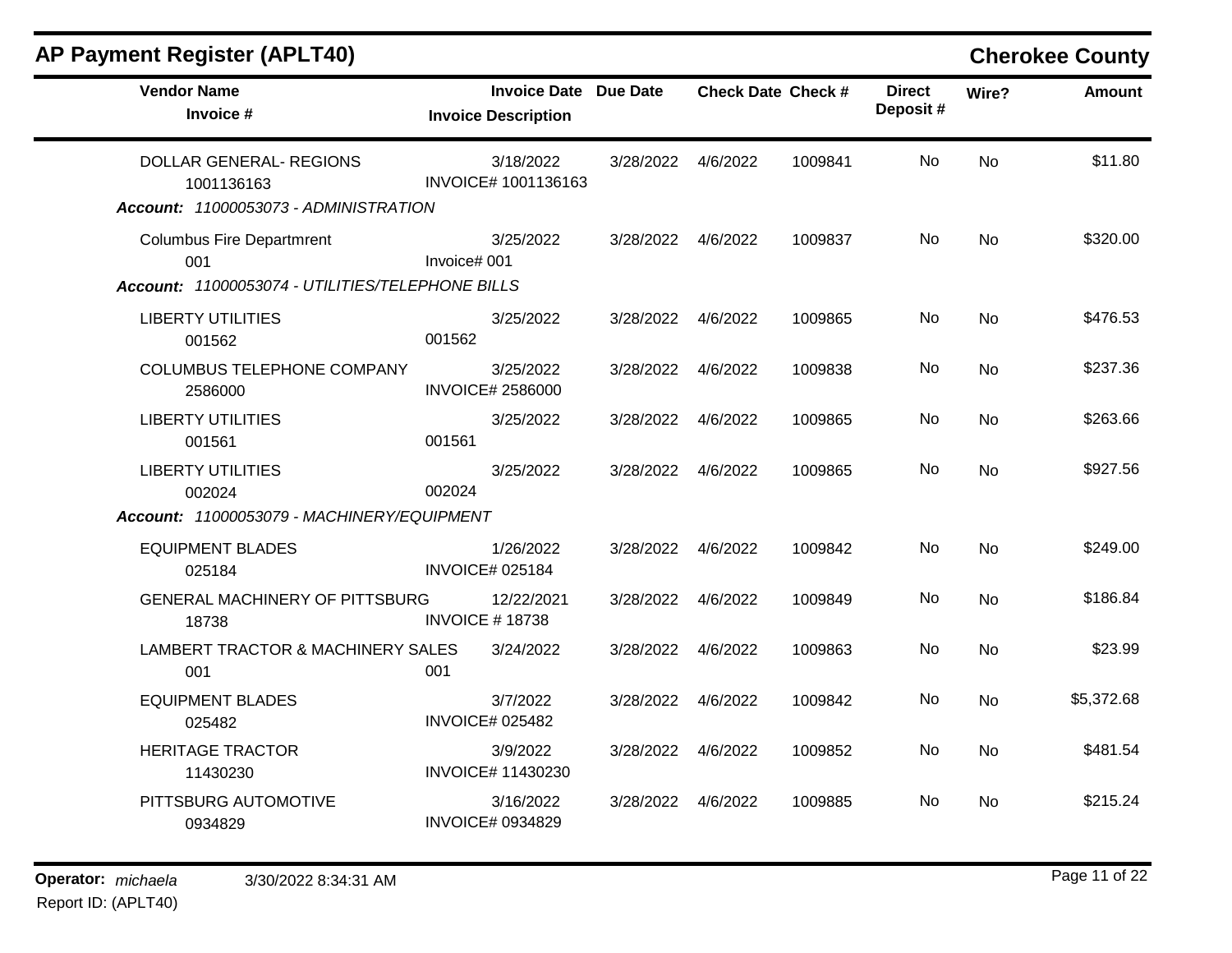| <b>AP Payment Register (APLT40)</b> |                                                            |                    |          |                           |                           |           | <b>Cherokee County</b> |
|-------------------------------------|------------------------------------------------------------|--------------------|----------|---------------------------|---------------------------|-----------|------------------------|
| <b>Vendor Name</b><br>Invoice #     | <b>Invoice Date Due Date</b><br><b>Invoice Description</b> |                    |          | <b>Check Date Check #</b> | <b>Direct</b><br>Deposit# | Wire?     | <b>Amount</b>          |
| <b>HERITAGE TRACTOR</b><br>11384226 | 1/6/2022<br><b>INVOICE# 11384226</b>                       | 3/28/2022          | 4/6/2022 | 1009852                   | No                        | <b>No</b> | \$584.62               |
| <b>HERITAGE TRACTOR</b><br>11393152 | 1/20/2022<br><b>INVOICE# 11393152</b>                      | 3/28/2022          | 4/6/2022 | 1009852                   | No                        | <b>No</b> | \$44.28                |
| <b>HERITAGE TRACTOR</b><br>11411064 | 2/15/2022<br><b>INVOICE# 11411064</b>                      | 3/28/2022          | 4/6/2022 | 1009852                   | No                        | No        | \$819.05               |
| <b>HERITAGE TRACTOR</b><br>11417779 | 2/23/2022<br><b>INVOICE# 11417779</b>                      | 3/28/2022          | 4/6/2022 | 1009852                   | No                        | <b>No</b> | \$1,001.86             |
| JOHN FABICK TRACTOR CO<br>0441148   | 3/25/2022<br><b>INVOICE# 0441148</b>                       | 3/28/2022          | 4/6/2022 | 1009857                   | No                        | <b>No</b> | (\$190.13)             |
| <b>HERITAGE TRACTOR</b><br>11431544 | 3/10/2022<br><b>INVOICE# 11431544</b>                      | 3/28/2022          | 4/6/2022 | 1009852                   | No                        | No        | \$200.24               |
| JOHN FABICK TRACTOR CO<br>0440372   | 3/14/2022<br><b>INVOICE# 0440372</b>                       | 3/28/2022          | 4/6/2022 | 1009857                   | No                        | No        | \$523.44               |
| <b>EQUIPMENT BLADES</b><br>025599   | 3/17/2022<br><b>INVOICE# 025599</b>                        | 3/28/2022          | 4/6/2022 | 1009842                   | No                        | <b>No</b> | \$2,958.68             |
| <b>HERITAGE TRACTOR</b><br>11435398 | 3/15/2022<br><b>INVOICE# 11435398</b>                      | 3/28/2022          | 4/6/2022 | 1009852                   | No                        | No        | \$65.18                |
| JOHN FABICK TRACTOR CO<br>0440371   | 3/14/2022<br><b>INVOICE# 0440371</b>                       | 3/28/2022          | 4/6/2022 | 1009857                   | No                        | No        | \$682.28               |
| <b>BILL'S MOWER</b><br>11852        | 3/15/2022<br><b>INVOICE#11852</b>                          | 3/28/2022          | 4/6/2022 | 1009822                   | No                        | No        | \$10.90                |
| YARBROUGH INDUSTRIES<br>0329510     | 3/23/2022<br>INVOICE# 0329510                              | 3/28/2022          | 4/6/2022 | 1009911                   | No                        | No        | \$856.05               |
| <b>FROST OIL COMPANY</b><br>0273705 | 3/10/2022<br><b>INVOICE# 0273705</b>                       | 3/28/2022 4/6/2022 |          | 1009847                   | No                        | No        | \$170.83               |
| <b>EQUIPMENT BLADES</b><br>025624   | 3/22/2022<br><b>INVOICE# 025624</b>                        | 3/28/2022 4/6/2022 |          | 1009842                   | No                        | No        | \$450.00               |

Report ID: (APLT40)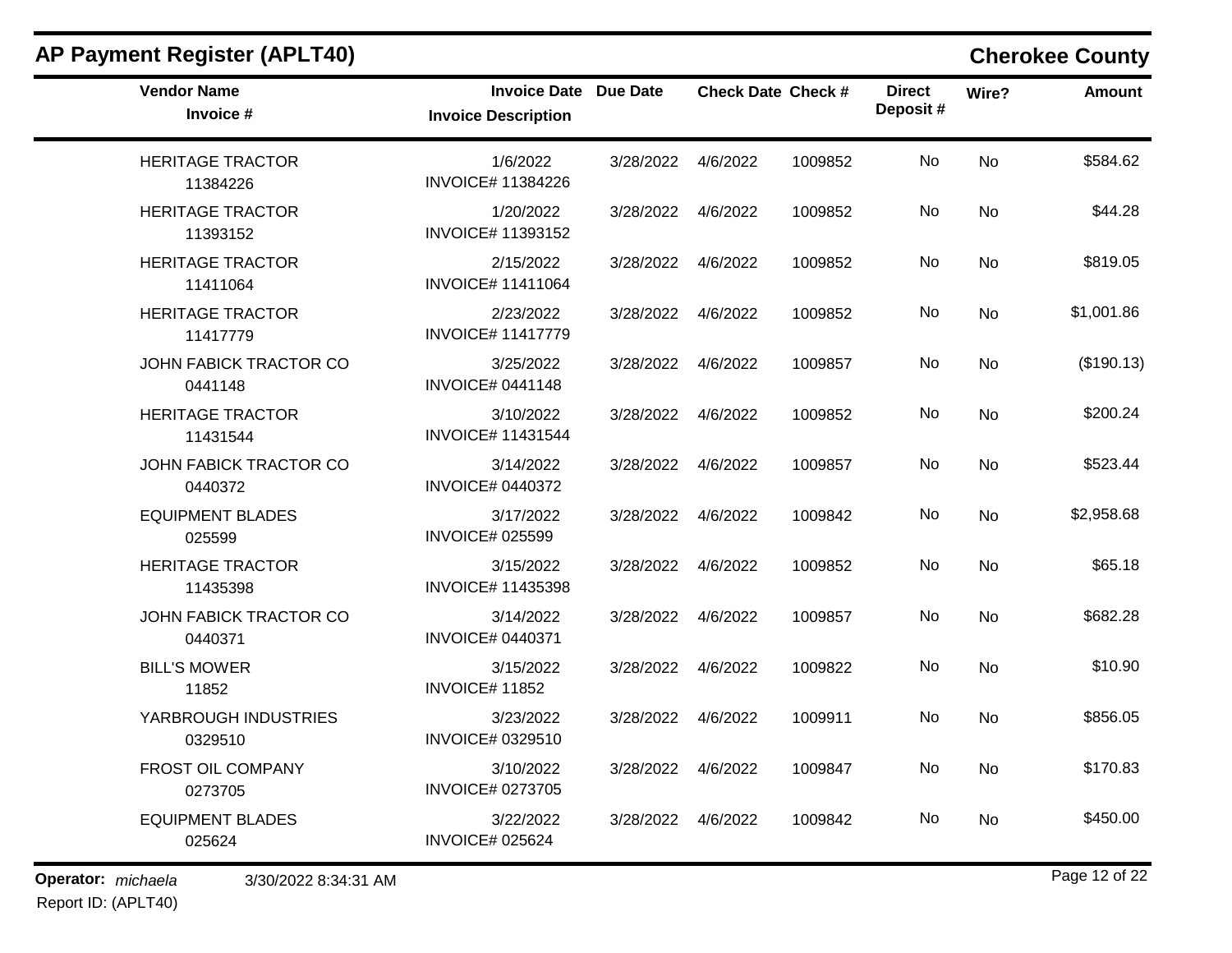| <b>Vendor Name</b><br>Invoice #                  | <b>Invoice Date Due Date</b><br><b>Invoice Description</b> |                    | <b>Check Date Check #</b> |         | <b>Direct</b><br>Deposit# | Wire?     | Amount        |
|--------------------------------------------------|------------------------------------------------------------|--------------------|---------------------------|---------|---------------------------|-----------|---------------|
| JOHN FABICK TRACTOR CO<br>0441051                | 3/22/2022<br><b>INVOICE# 0441051</b>                       | 3/28/2022 4/6/2022 |                           | 1009857 | No                        | <b>No</b> | (\$4.64)      |
| NATALINIS AUTOMOTIVE<br>800401                   | 3/21/2022<br><b>INVOICE# 800401</b>                        | 3/28/2022 4/6/2022 |                           | 1009879 | No                        | No        | \$75.30       |
| NATALINIS AUTOMOTIVE<br>800678                   | 3/23/2022<br><b>INVOICE# 800678</b>                        | 3/28/2022 4/6/2022 |                           | 1009879 | No                        | No        | \$11.08       |
| NATALINIS AUTOMOTIVE<br>799759                   | 3/14/2022<br><b>INVOICE#799759</b>                         | 3/28/2022 4/6/2022 |                           | 1009879 | No                        | No        | \$30.49       |
| <b>MIDWEST WHEEL</b><br>2745397-00               | 3/24/2022<br>Invoice# 2745397-00                           | 3/28/2022 4/6/2022 |                           | 1009877 | No                        | No        | \$149.82      |
| <b>MIDWEST WHEEL</b><br>2745397-01               | 3/25/2022<br>INVOICE# 2745397-01                           | 3/28/2022 4/6/2022 |                           | 1009877 | No                        | No        | \$74.91       |
| H & K CAMPER SALES INC<br>27643                  | 3/28/2022<br><b>INVOICE# 27643</b>                         | 3/28/2022 4/6/2022 |                           | 1009850 | No                        | <b>No</b> | \$18.52       |
| FARMERS COOPERATIVE ASSOCIATION<br>322733        | 3/14/2022<br><b>INVOICE#322733</b>                         | 3/28/2022 4/6/2022 |                           | 1009844 | No                        | No        | \$57.99       |
| <b>FARMERS COOPERATIVE ASSOCIATION</b><br>322820 | 3/15/2022<br><b>INVOICE#322820</b>                         | 3/28/2022 4/6/2022 |                           | 1009844 | No                        | <b>No</b> | \$144.50      |
| <b>KIRKLAND</b><br>622488                        | 11/30/2021<br><b>INVOICE# 622488</b>                       | 3/28/2022 4/6/2022 |                           | 1009860 | No                        | <b>No</b> | \$549.00      |
| FARMERS COOPERATIVE ASSOCIATION<br>323197        | 3/21/2022<br><b>INVOICE#323197</b>                         | 3/28/2022          | 4/6/2022                  | 1009844 | No                        | No        | \$24.54       |
| <b>MIDWEST WHEEL</b><br>2743153-01               | 3/25/2022<br>INVOICE# 2743153-01                           | 3/28/2022 4/6/2022 |                           | 1009877 | No.                       | No        | \$224.56      |
| NATALINIS AUTOMOTIVE<br>799996                   | 3/16/2022<br><b>INVOICE#799996</b>                         | 3/28/2022 4/6/2022 |                           | 1009879 | No                        | <b>No</b> | \$130.80      |
| NATALINIS AUTOMOTIVE<br>799971                   | 3/16/2022<br><b>INVOICE#799971</b>                         | 3/28/2022          | 4/6/2022                  | 1009879 | No                        | No        | \$77.89       |
| Operator: michaela<br>3/30/2022 8:34:31 AM       |                                                            |                    |                           |         |                           |           | Page 13 of 22 |

Report ID: (APLT40)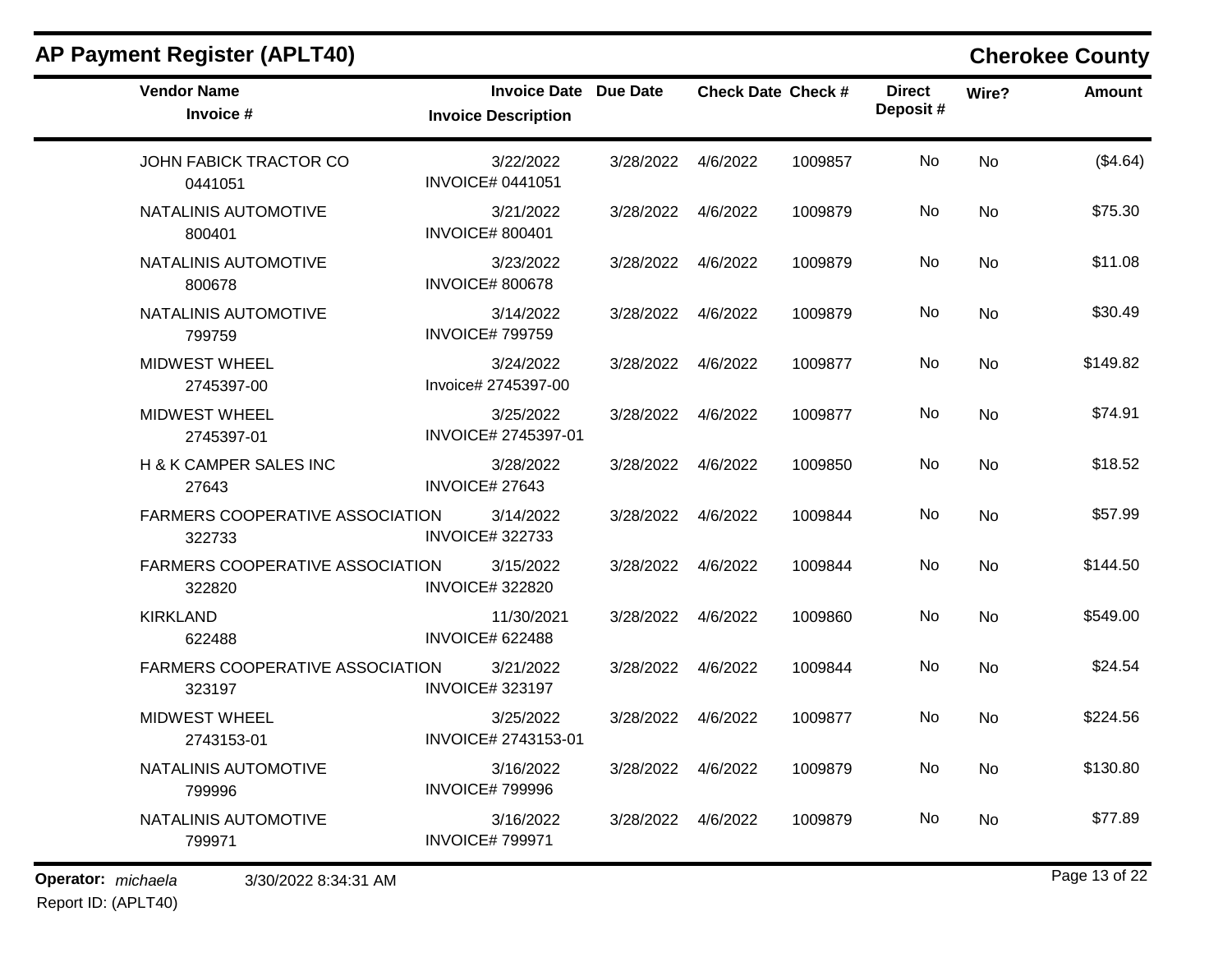| <b>Vendor Name</b><br>Invoice #            | <b>Invoice Date Due Date</b><br><b>Invoice Description</b> |                     | <b>Check Date Check #</b> |         | <b>Direct</b><br>Deposit# | Wire? | <b>Amount</b> |
|--------------------------------------------|------------------------------------------------------------|---------------------|---------------------------|---------|---------------------------|-------|---------------|
| NATALINIS AUTOMOTIVE<br>799963             | 3/16/2022<br><b>INVOICE#799963</b>                         | 3/28/2022           | 4/6/2022                  | 1009879 | No                        | No    | \$10.40       |
| H & K CAMPER SALES INC<br>27535            | 3/14/2022<br><b>INVOICE# 27535</b>                         | 3/28/2022           | 4/6/2022                  | 1009850 | No                        | No    | \$18.52       |
| <b>KIRKLAND</b><br>628025                  | 3/16/2022<br><b>INVOICE# 628025</b>                        | 3/28/2022 4/6/2022  |                           | 1009860 | No                        | No    | \$95.00       |
| <b>KIRKLAND</b><br>69560                   | 3/9/2022<br><b>INVOICE# 69560</b>                          | 3/28/2022 4/6/2022  |                           | 1009860 | No                        | No    | \$66.00       |
| NATALINIS AUTOMOTIVE<br>799872             | 3/15/2022<br><b>INVOICE#799872</b>                         | 3/28/2022 4/6/2022  |                           | 1009879 | No                        | No    | \$34.99       |
| MUNICIPAL INDUSTRIAL SUPPLY<br>3231        | 3/23/2022<br>INVOICE#3231                                  | 3/28/2022           | 4/6/2022                  | 1009878 | No                        | No    | \$1,383.06    |
| <b>MIDWEST WHEEL</b><br>2730013-00         | 3/22/2022<br>INVOICE# 2730013-00                           | 3/28/2022           | 4/6/2022                  | 1009877 | No                        | No    | \$41.52       |
| TRUE VALUE COLUMBUS<br>A463364             | 3/17/2022<br>INVOICE# A463364                              | 3/28/2022           | 4/6/2022                  | 1009904 | No                        | No    | \$7.82        |
| <b>MHC</b><br>R00283700261243              | 2/1/2022<br>INVOICE# R00283700261243                       | 3/28/2022           | 4/6/2022                  | 1009875 | No                        | No    | \$250.00      |
| TRUE VALUE COLUMBUS<br>A463302             | 3/16/2022<br><b>INVOICE# A463302</b>                       | 3/28/2022 4/6/2022  |                           | 1009904 | No                        | No    | \$16.18       |
| <b>MHC</b><br>R00283700261571              | 2/22/2022<br>INVOICE# R00283700261571                      | 3/28/2022           | 4/6/2022                  | 1009875 | No                        | No    | \$250.00      |
| <b>MIDWEST WHEEL</b><br>2743894-00         | 3/24/2022<br>Invoice# 2743894-00                           | 3/28/2022 4/6/2022  |                           | 1009877 | No                        | No    | \$50.80       |
| GENERAL MACHINERY OF PITTSBURG<br>20630    | 3/15/2022<br><b>INVOICE# 20630</b>                         | 3/28/2022  4/6/2022 |                           | 1009849 | No                        | No    | \$647.50      |
| TRUE VALUE COLUMBUS<br>A463697             | 3/21/2022<br>Invoice# A463697                              | 3/28/2022           | 4/6/2022                  | 1009904 | No                        | No    | \$8.99        |
| Operator: michaela<br>3/30/2022 8:34:31 AM |                                                            |                     |                           |         |                           |       | Page 14 of 22 |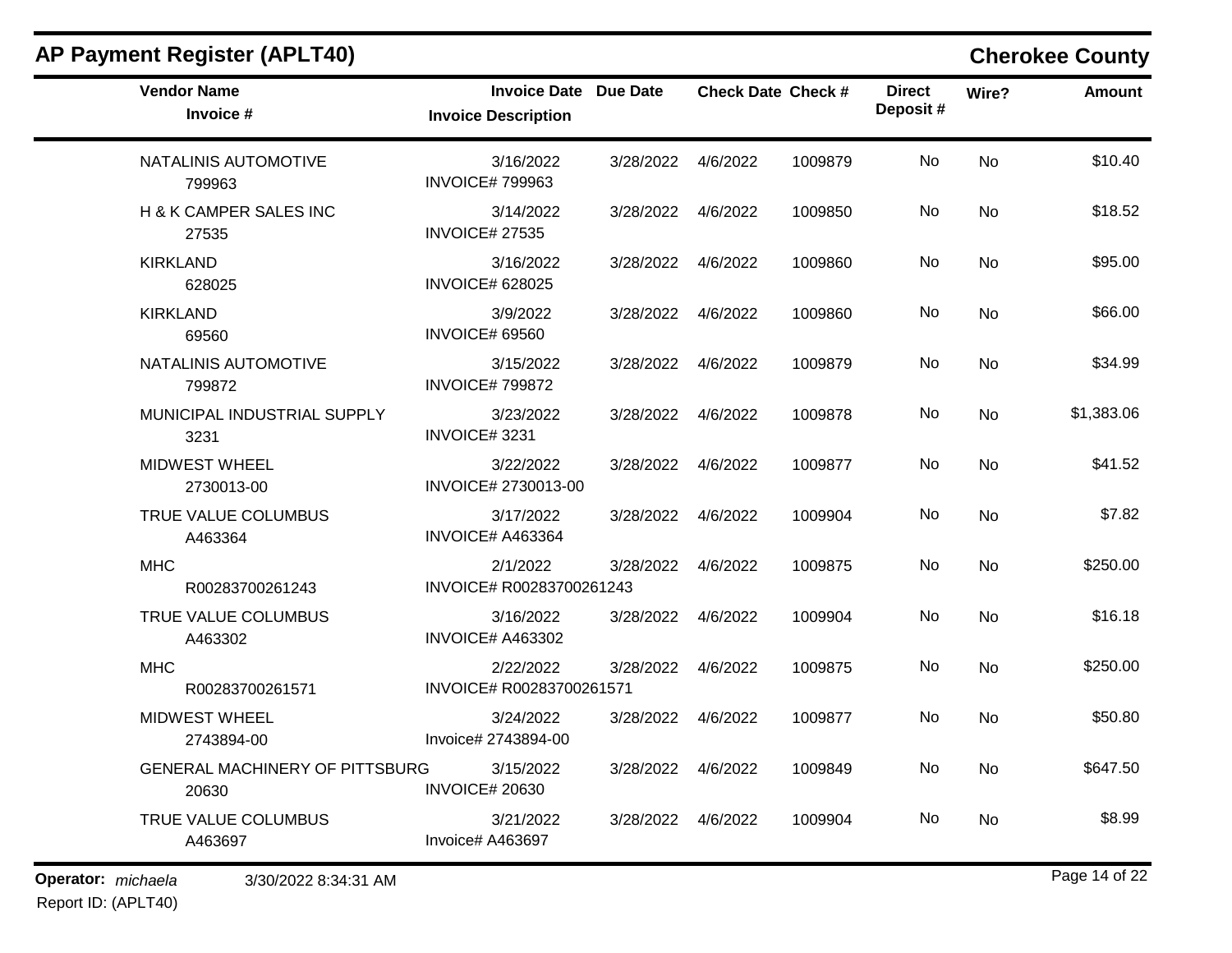| <b>Vendor Name</b><br>Invoice #                    | <b>Invoice Date</b><br><b>Invoice Description</b> | <b>Due Date</b>    |          | <b>Check Date Check #</b> | <b>Direct</b><br>Deposit# | Wire?     | Amount     |
|----------------------------------------------------|---------------------------------------------------|--------------------|----------|---------------------------|---------------------------|-----------|------------|
| TRUE VALUE COLUMBUS<br>23767                       | 3/25/2022<br>INVOICE#23767                        | 3/28/2022          | 4/6/2022 | 1009904                   | No                        | No        | \$4.56     |
| NATALINIS AUTOMOTIVE<br>800932                     | 3/25/2022<br><b>INVOICE# 800932</b>               | 3/28/2022          | 4/6/2022 | 1009880                   | No                        | No        | \$99.92    |
| <b>MIDWEST WHEEL</b><br>2732895-00                 | 3/16/2022<br>INVOICE# 2732895-00                  | 3/28/2022          | 4/6/2022 | 1009877                   | No                        | No        | \$633.86   |
| NATALINIS AUTOMOTIVE<br>800778                     | 3/24/2022<br><b>INVOICE# 800778</b>               | 3/28/2022          | 4/6/2022 | 1009879                   | No                        | No        | \$4.29     |
| <b>MIDWEST WHEEL</b><br>2733226-00                 | 3/16/2022<br>INVOICE# 2733226-00                  | 3/28/2022          | 4/6/2022 | 1009877                   | No                        | No        | \$937.94   |
| <b>MIDWEST WHEEL</b><br>2738488-00                 | 3/18/2022<br>INVPOICE# 2738488-00                 | 3/28/2022          | 4/6/2022 | 1009877                   | No                        | <b>No</b> | (\$615.74) |
| <b>MIDWEST WHEEL</b><br>2739536-00                 | 3/21/2022<br>INVOICE# 2739536-00                  | 3/28/2022          | 4/6/2022 | 1009877                   | <b>No</b>                 | <b>No</b> | \$46.78    |
| <b>MIDWEST WHEEL</b><br>2743039-00                 | 3/23/2022<br>Invoice# 2743039-00                  | 3/28/2022          | 4/6/2022 | 1009877                   | No                        | No        | \$22.92    |
| <b>MIDWEST WHEEL</b><br>2743153-00                 | 3/24/2022<br>Invoice# 2743153-00                  | 3/28/2022          | 4/6/2022 | 1009877                   | No                        | No        | \$35.18    |
| Account: 11000053080 - MAINTENANCE/BLDGS & GROUNDS |                                                   |                    |          |                           |                           |           |            |
| RIVERTON BUILDING SUPPLY INC<br>20082              | 3/18/2022<br><b>INVOICE# 20082</b>                | 3/28/2022          | 4/6/2022 | 1009892                   | No                        | <b>No</b> | \$390.83   |
| <b>LOCKE SUPPLY</b><br>45944490-00                 | 3/16/2022<br>INVOICE# 45944490-00                 | 3/28/2022          | 4/6/2022 | 1009867                   | No                        | <b>No</b> | \$1,413.88 |
| PARCOM, LLC<br>1481                                | 3/14/2022<br>INVOICE#1481                         | 3/28/2022 4/6/2022 |          | 1009884                   | No                        | <b>No</b> | \$112.50   |
| Account: 11000053089 - OTHER CONTRACTUAL           |                                                   |                    |          |                           |                           |           |            |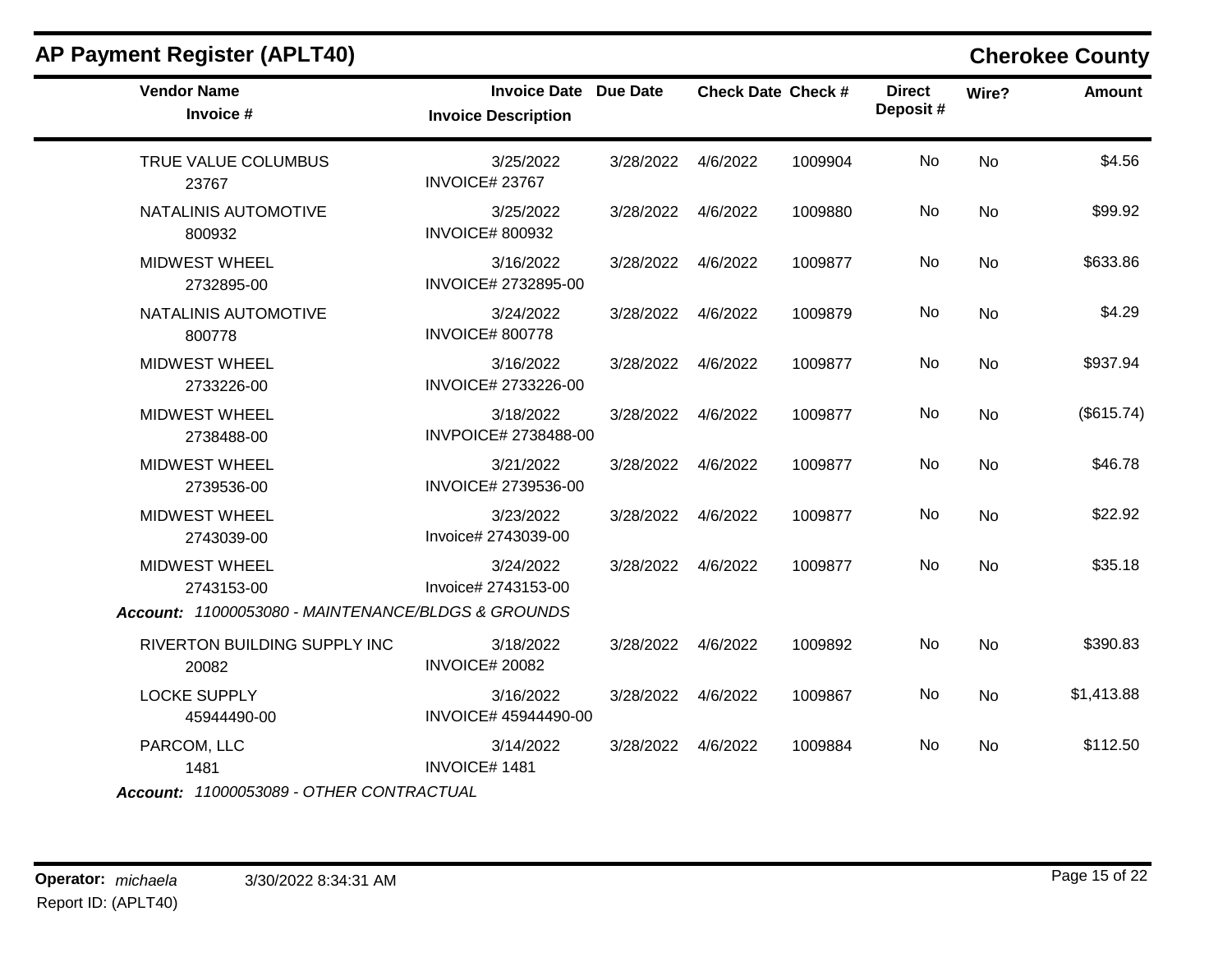|                       |                                | <b>AP Payment Register (APLT40)</b>                                                 |                                                            |                    |          |                           |                           |           | <b>Cherokee County</b> |
|-----------------------|--------------------------------|-------------------------------------------------------------------------------------|------------------------------------------------------------|--------------------|----------|---------------------------|---------------------------|-----------|------------------------|
|                       | <b>Vendor Name</b>             | Invoice #                                                                           | <b>Invoice Date Due Date</b><br><b>Invoice Description</b> |                    |          | <b>Check Date Check #</b> | <b>Direct</b><br>Deposit# | Wire?     | <b>Amount</b>          |
|                       | 89                             | <b>BARRELS &amp; MORE</b>                                                           | 3/28/2022<br><b>INVOICE#89</b>                             | 3/28/2022          | 4/6/2022 | 1009820                   | No                        | No        | \$135.00               |
|                       |                                | Account: 11000053093 - OFFICE FURNITURE/EQUIP<br>ETTINGER'S OFFICE SUPPLY<br>545171 | 3/14/2022<br><b>INVOICE# 545171</b>                        | 3/28/2022 4/6/2022 |          | 1009843                   | No.                       | No        | \$3,292.85             |
|                       |                                | <b>Subtotal for Department: 000:</b>                                                |                                                            |                    |          |                           |                           |           | \$38,810.15            |
|                       | <b>Subtotal for Fund: 110:</b> |                                                                                     |                                                            |                    |          |                           |                           |           | \$38,810.15            |
| 130<br>Fund:          |                                | <b>NOXIOUS WEED</b>                                                                 |                                                            |                    |          |                           |                           |           |                        |
| Dept:                 | 000                            | NON-DEPARTMENTAL<br>Account: 13000053074 - TELEPHONE BILLS                          |                                                            |                    |          |                           |                           |           |                        |
|                       | PARCOM, LLC<br>1481            |                                                                                     | 3/14/2022<br>INVOICE#1481                                  | 3/28/2022          | 4/6/2022 | 1009884                   | No                        | No        | \$155.00               |
|                       |                                | <b>Subtotal for Department: 000:</b>                                                |                                                            |                    |          |                           |                           |           | \$155.00               |
|                       | <b>Subtotal for Fund: 130:</b> |                                                                                     |                                                            |                    |          |                           |                           |           | \$155.00               |
| 140<br>Fund:<br>Dept: | 000                            | <b>HEALTH</b><br><b>NON-DEPARTMENTAL</b>                                            |                                                            |                    |          |                           |                           |           |                        |
|                       |                                | Account: 14000053021 - PRINTING/OFFICE SUPPLIES                                     |                                                            |                    |          |                           |                           |           |                        |
|                       | 11758                          | <b>FOUR STATE PRINTING</b>                                                          | 3/23/2022<br>INV 11758 - OFFICE SUPPLIES                   | 4/6/2022           | 4/6/2022 | 1009846                   | No                        | <b>No</b> | \$25.50                |
|                       | <b>ULINE</b>                   | 146241633                                                                           | 3/23/2022<br>INV 146241633 - OFFICE SUPPLIES               | 4/6/2022           | 4/6/2022 | 1009906                   | No                        | <b>No</b> | \$78.35                |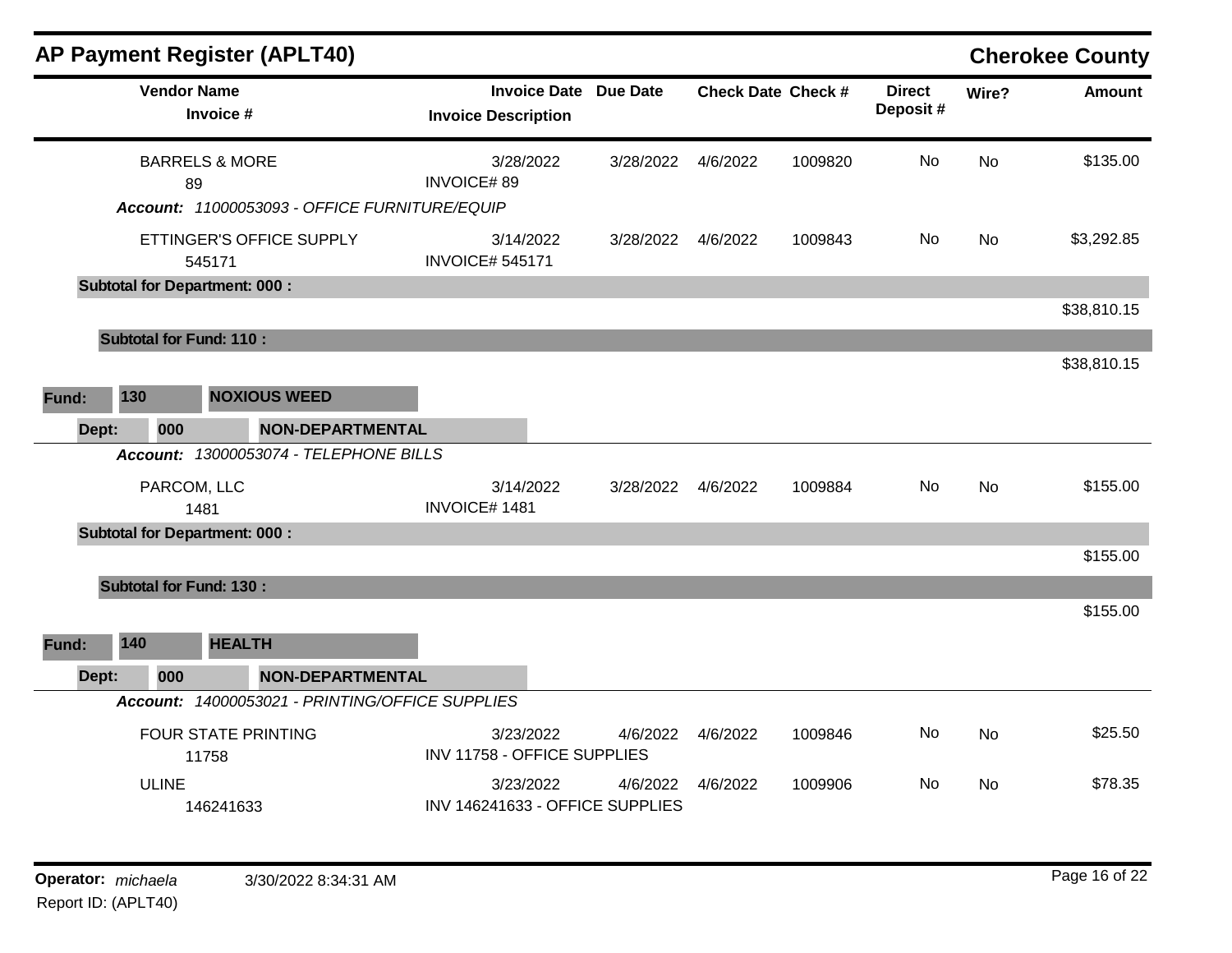|                                           | <b>Vendor Name</b><br>Invoice #                                                        | <b>Invoice Date Due Date</b><br><b>Invoice Description</b> |          |                    | <b>Check Date Check #</b> | <b>Direct</b><br>Deposit# | Wire? | <b>Amount</b> |
|-------------------------------------------|----------------------------------------------------------------------------------------|------------------------------------------------------------|----------|--------------------|---------------------------|---------------------------|-------|---------------|
|                                           | <b>MCCARTY'S</b><br>02085700<br>Account: 14000053072 - GAS, ELECTRIC, WATER/PHONE      | 3/28/2022<br>INV 02085700 - OFFICE SUPPLIES                | 4/6/2022 | 4/6/2022           | 1009870                   | No                        | No    | \$11.10       |
|                                           | <b>VERIZON WIRELESS</b><br>9901715337                                                  | 3/23/2022<br>INV 9901715337                                |          | 4/6/2022  4/6/2022 | 1009907                   | No                        | No    | \$131.82      |
|                                           | <b>LIBERTY UTILITIES</b><br>616527321HTH<br>Account: 14000053075 - DUES/SUBSCRIPTIONS  | 3/24/2022<br>ACCT 616527321/ ELECTRIC                      |          | 4/6/2022  4/6/2022 | 1009865                   | No                        | No    | \$335.53      |
|                                           | CLIA LABORATORY PROGRAM<br>17D0668544<br>Account: 14000053076 - PROFESSIONAL SERVICES  | 3/28/2022<br>ID 17D0668544 - CERTIFICATE FEE               |          | 4/6/2022  4/6/2022 | 1009836                   | No                        | No    | \$180.00      |
|                                           | MARMIC FIRE & SAFETY CO<br>C097579<br>Account: 14000053098 - OTHER CAPITAL OUTLAY      | 3/23/2022<br>INV C097579 - PROFESSIONAL SERCIES            |          | 4/6/2022 4/6/2022  | 1009868                   | No                        | No    | \$278.75      |
|                                           | <b>4H COUNCIL</b><br>4622                                                              | 3/24/2022<br><b>BUILDING RENTAL/COVID</b>                  |          | 4/6/2022  4/6/2022 | 1009812                   | No                        | No    | \$900.00      |
|                                           | CHEROKEE COUNTY AMBULANCE-DIST #2<br>040622<br><b>Account: 14000053182 - CONTRACTS</b> | 3/29/2022<br><b>GRANT EXPENDITURE</b>                      |          | 4/6/2022  4/6/2022 | 1009830                   | No                        | No    | \$1,800.00    |
|                                           | MEDICAL WASTE SERVICES<br>207221                                                       | 3/29/2022<br><b>INV 207221</b>                             |          | 4/6/2022 4/6/2022  | 1009872                   | No.                       | No    | \$198.00      |
|                                           | <b>Subtotal for Department: 000:</b>                                                   |                                                            |          |                    |                           |                           |       | \$3,939.05    |
|                                           | <b>Subtotal for Fund: 140:</b>                                                         |                                                            |          |                    |                           |                           |       |               |
| 190<br>Fund:<br>Dept:                     | <b>SPECIAL BRIDGE BUILDIN</b><br>000<br><b>NON-DEPARTMENTAL</b>                        |                                                            |          |                    |                           |                           |       | \$3,939.05    |
| Operator: michaela<br>Report ID: (APLT40) | 3/30/2022 8:34:31 AM                                                                   |                                                            |          |                    |                           |                           |       | Page 17 of 22 |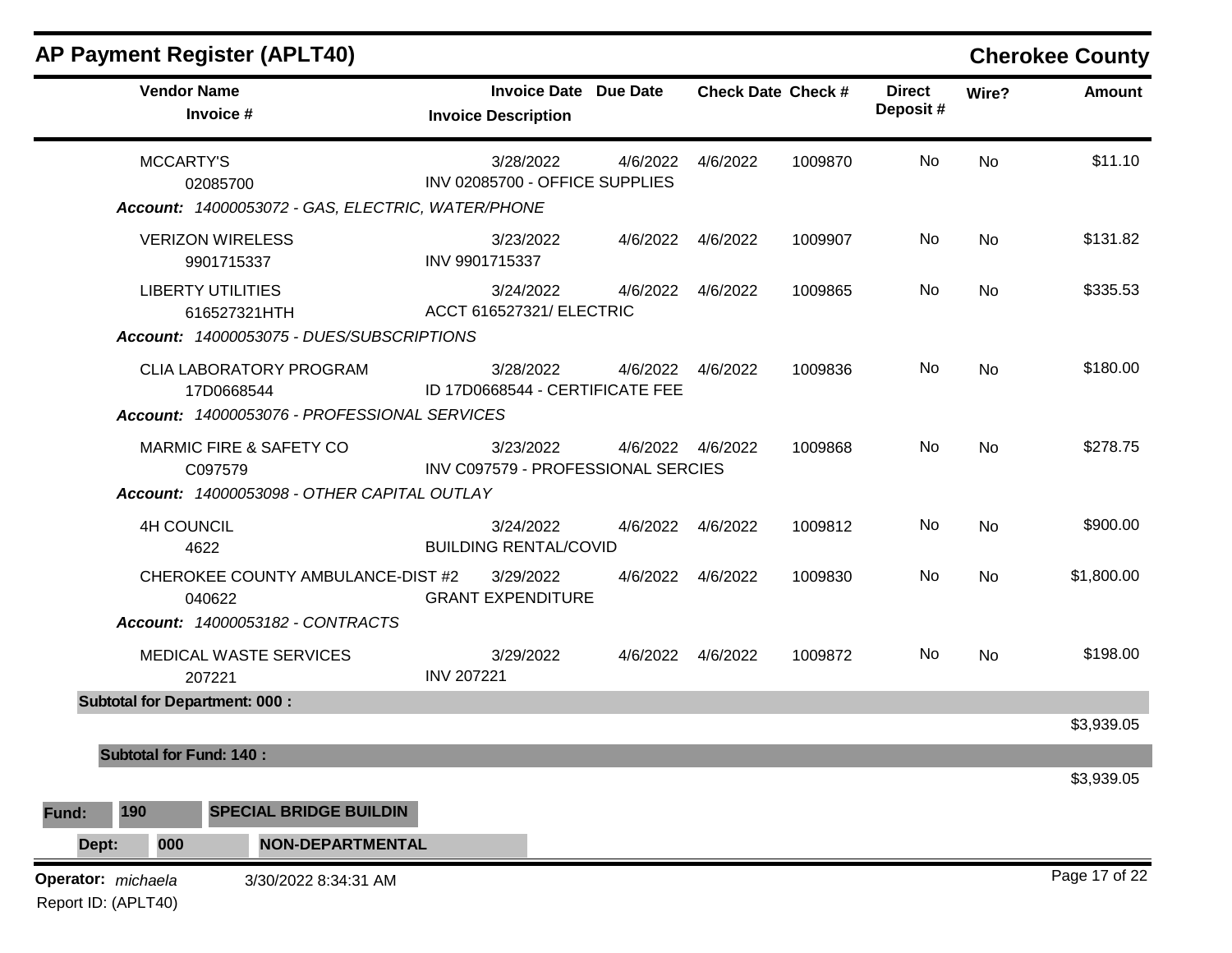| <b>AP Payment Register (APLT40)</b>           |                                                            |           |                    |                           |                           |       | <b>Cherokee County</b> |
|-----------------------------------------------|------------------------------------------------------------|-----------|--------------------|---------------------------|---------------------------|-------|------------------------|
| <b>Vendor Name</b><br>Invoice #               | <b>Invoice Date Due Date</b><br><b>Invoice Description</b> |           |                    | <b>Check Date Check #</b> | <b>Direct</b><br>Deposit# | Wire? | Amount                 |
| Account: 19000053089 - OTHER CONTRACTUAL      |                                                            |           |                    |                           |                           |       |                        |
| LESLIE ROBERT WELCH<br>70447851               | 3/14/2022<br><b>INVOICE# 70447851</b>                      | 3/28/2022 | 4/6/2022           | 1009864                   | No                        | No    | \$327.00               |
| <b>SCHWAB-EATON</b><br>19.147-6               | 3/21/2022<br><b>INVOICE#19.147-6</b>                       | 3/28/2022 | 4/6/2022           | 1009893                   | No                        | No    | \$310.13               |
| <b>Subtotal for Department: 000:</b>          |                                                            |           |                    |                           |                           |       |                        |
|                                               |                                                            |           |                    |                           |                           |       | \$637.13               |
| <b>Subtotal for Fund: 190:</b>                |                                                            |           |                    |                           |                           |       |                        |
|                                               |                                                            |           |                    |                           |                           |       | \$637.13               |
| 220<br><b>AMBULANCE</b><br>Fund:              |                                                            |           |                    |                           |                           |       |                        |
| Dept:<br>000<br><b>NON-DEPARTMENTAL</b>       |                                                            |           |                    |                           |                           |       |                        |
| Account: 22000053089 - OTHER CONTRACTUAL      |                                                            |           |                    |                           |                           |       |                        |
| CHEROKEE COUNTY AMBULANCE-DIST #2<br>04062022 | 3/23/2022<br>MONTHLY DISTRIBUTION                          | 4/6/2022  | 4/6/2022           | 1009830                   | No                        | No    | \$50,632.00            |
| <b>Subtotal for Department: 000:</b>          |                                                            |           |                    |                           |                           |       |                        |
|                                               |                                                            |           |                    |                           |                           |       | \$50,632.00            |
| <b>Subtotal for Fund: 220:</b>                |                                                            |           |                    |                           |                           |       |                        |
| 224<br><b>CHEROKEE COUNTY 911</b><br>Fund:    |                                                            |           |                    |                           |                           |       | \$50,632.00            |
| <b>NON-DEPARTMENTAL</b><br>Dept:<br>000       |                                                            |           |                    |                           |                           |       |                        |
| Account: 22400053300 - MISC PAID OUT          |                                                            |           |                    |                           |                           |       |                        |
| TBS ELECTRONICS, INC<br>00114340              | 3/23/2022<br>INV 00114340                                  | 4/6/2022  | 4/6/2022           | 1009899                   | No                        | No    | \$1,157.50             |
| OPTIV SECURITY INC<br>1002576401              | 3/23/2022<br>INV 1002576401                                |           | 4/6/2022  4/6/2022 | 1009881                   | No                        | No    | \$768.70               |
| Operator: michaela<br>3/30/2022 8:34:31 AM    |                                                            |           |                    |                           |                           |       | Page 18 of 22          |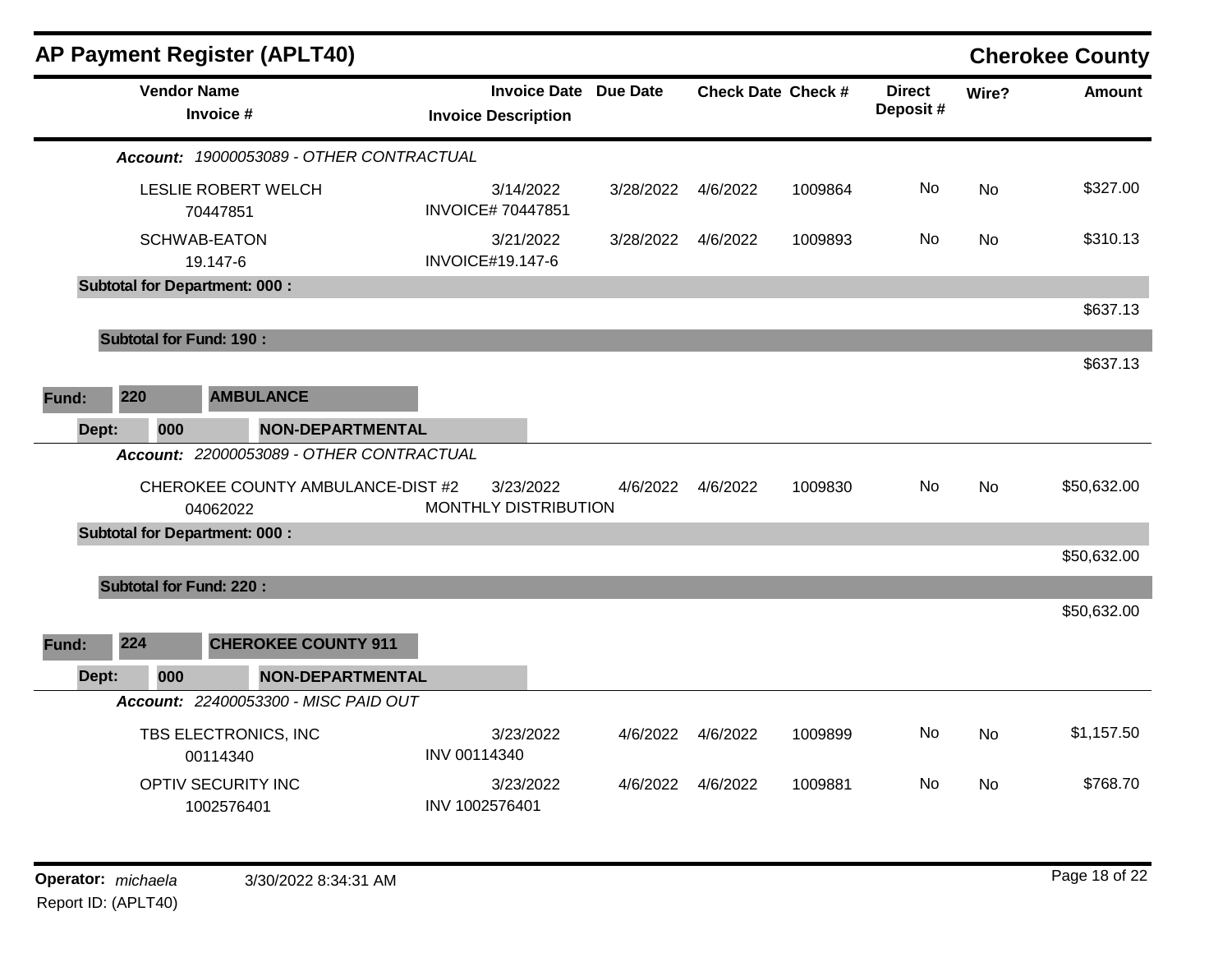|                    |       |                                | <b>AP Payment Register (APLT40)</b>          |                                                            |                           |         |                           |           | <b>Cherokee County</b> |
|--------------------|-------|--------------------------------|----------------------------------------------|------------------------------------------------------------|---------------------------|---------|---------------------------|-----------|------------------------|
|                    |       | <b>Vendor Name</b>             | Invoice #                                    | <b>Invoice Date Due Date</b><br><b>Invoice Description</b> | <b>Check Date Check #</b> |         | <b>Direct</b><br>Deposit# | Wire?     | <b>Amount</b>          |
|                    |       |                                | <b>Subtotal for Department: 000:</b>         |                                                            |                           |         |                           |           | \$1,926.20             |
|                    |       | <b>Subtotal for Fund: 224:</b> |                                              |                                                            |                           |         |                           |           |                        |
|                    |       |                                |                                              |                                                            |                           |         |                           |           | \$1,926.20             |
| Fund:              | 230   |                                | <b>APPRAISER COSTS</b>                       |                                                            |                           |         |                           |           |                        |
|                    | Dept: | 000                            | <b>NON-DEPARTMENTAL</b>                      |                                                            |                           |         |                           |           |                        |
|                    |       |                                | Account: 23000053023 - EMPLOYEE FOOD/MEALS   |                                                            |                           |         |                           |           |                        |
|                    |       | 040622                         | JENNIFER SUE PROFFITT                        | 3/28/2022<br>REIMBURSEMENT EMPLOYEE FOOD/TRANSPERTAION     | 4/6/2022  4/6/2022        | 1009854 | No                        | No        | \$44.60                |
|                    |       |                                | Account: 23000053025 - PARTS/VEHICLE REPAIRS |                                                            |                           |         |                           |           |                        |
|                    |       | 797783                         | FULL SERVICE AUTOMOTIVE                      | 3/28/2022<br>inv 797783 - Vehicle Repairs                  | 4/6/2022 4/6/2022         | 1009848 | No                        | No        | \$290.23               |
|                    |       |                                | Account: 23000053073 - TRANSPORTATION        |                                                            |                           |         |                           |           |                        |
|                    |       | 040622                         | JENNIFER SUE PROFFITT                        | 3/28/2022<br>REIMBURSEMENT EMPLOYEE FOOD/TRANSPERTAION     | 4/6/2022  4/6/2022        | 1009854 | No                        | <b>No</b> | \$229.32               |
|                    |       |                                | <b>Subtotal for Department: 000:</b>         |                                                            |                           |         |                           |           |                        |
|                    |       |                                |                                              |                                                            |                           |         |                           |           | \$564.15               |
|                    |       | <b>Subtotal for Fund: 230:</b> |                                              |                                                            |                           |         |                           |           |                        |
|                    |       |                                |                                              |                                                            |                           |         |                           |           | \$564.15               |
| Fund:              | 260   |                                | <b>EMPLOYEE BENEFITS</b>                     |                                                            |                           |         |                           |           |                        |
|                    | Dept: | 000                            | <b>NON-DEPARTMENTAL</b>                      |                                                            |                           |         |                           |           |                        |
|                    |       |                                | Account: 26000053005 - EMPLOYEE BENEFITS     |                                                            |                           |         |                           |           |                        |
|                    |       |                                | KS EMPLOYMENT SECURITY FUND<br>177414        | 3/23/2022<br><b>ACCT 177414</b>                            | 4/6/2022  4/6/2022        | 1009861 | No                        | No        | \$1,980.19             |
|                    |       | 10088                          | MARQUEE HEALTH LLC                           | 3/23/2022<br><b>INV 10088</b>                              | 4/6/2022  4/6/2022        | 1009869 | No                        | No        | \$118.00               |
| Operator: michaela |       |                                | 3/30/2022 8:34:31 AM                         |                                                            |                           |         |                           |           | Page 19 of 22          |

Report ID: (APLT40)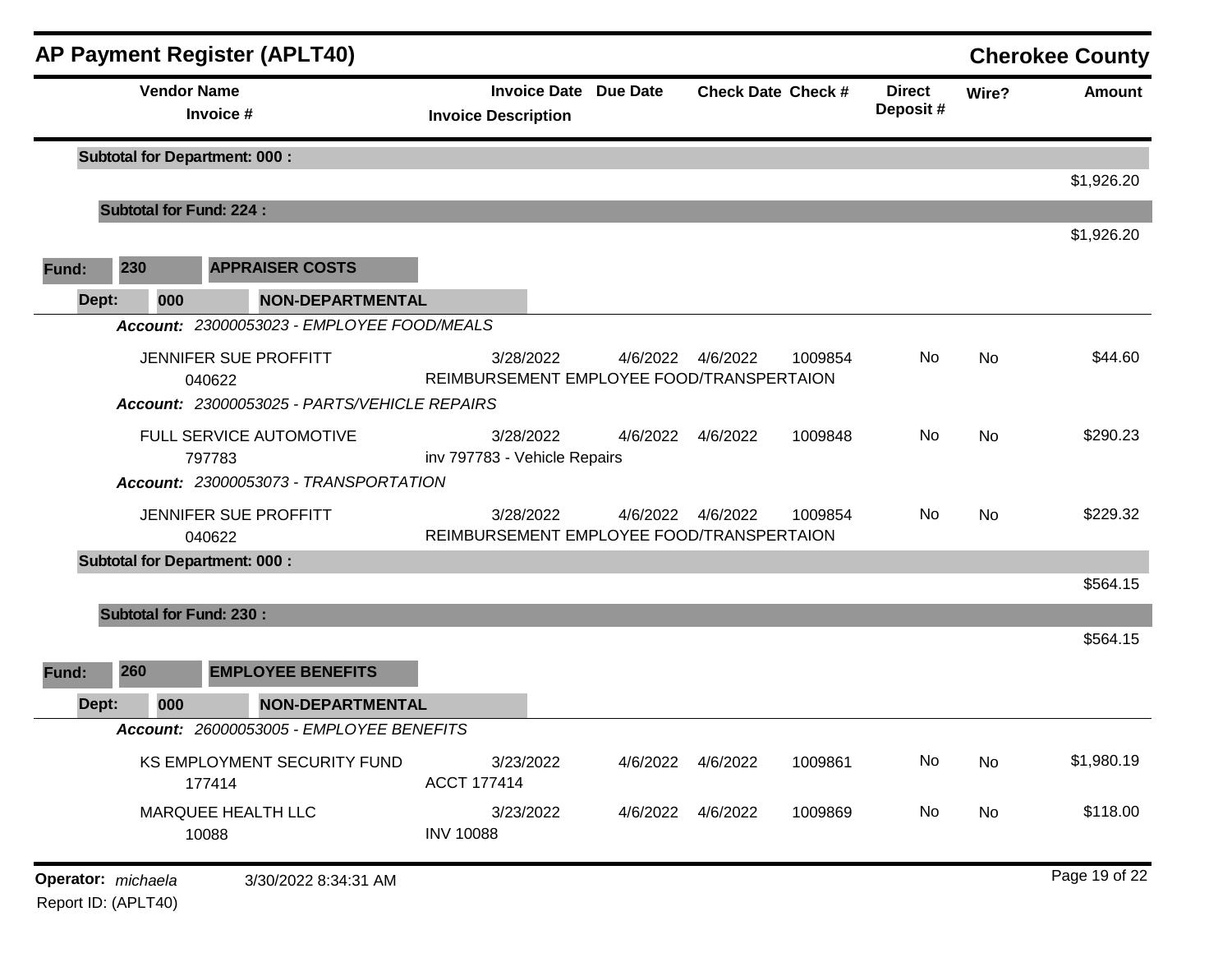|       |                                | <b>AP Payment Register (APLT40)</b>         |                                                            |           |                   |                           |                           |           | <b>Cherokee County</b> |
|-------|--------------------------------|---------------------------------------------|------------------------------------------------------------|-----------|-------------------|---------------------------|---------------------------|-----------|------------------------|
|       | <b>Vendor Name</b>             | Invoice #                                   | <b>Invoice Date Due Date</b><br><b>Invoice Description</b> |           |                   | <b>Check Date Check #</b> | <b>Direct</b><br>Deposit# | Wire?     | <b>Amount</b>          |
|       |                                | <b>Account: 26000053216 - VSP Insurance</b> |                                                            |           |                   |                           |                           |           |                        |
|       |                                | <b>VISION SERVICE PLAN</b><br>814658888     | 3/28/2022<br>STATEMENT 814658888 - VSP INSURANCE           |           | 4/6/2022 4/6/2022 | 1009908                   | <b>No</b>                 | No        | \$1,225.29             |
|       |                                | <b>Subtotal for Department: 000:</b>        |                                                            |           |                   |                           |                           |           |                        |
|       |                                |                                             |                                                            |           |                   |                           |                           |           | \$3,323.48             |
|       | <b>Subtotal for Fund: 260:</b> |                                             |                                                            |           |                   |                           |                           |           |                        |
|       |                                |                                             |                                                            |           |                   |                           |                           |           | \$3,323.48             |
| Fund: | 300                            | <b>SERVICE FOR ELDERLY</b>                  |                                                            |           |                   |                           |                           |           |                        |
| Dept: | 000                            | <b>NON-DEPARTMENTAL</b>                     |                                                            |           |                   |                           |                           |           |                        |
|       |                                | Account: 30000053072 - GAS, ELECTRIC, WATER |                                                            |           |                   |                           |                           |           |                        |
|       |                                | <b>LIBERTY UTILITIES</b><br>828267310       | 3/25/2022<br>acct 828267310 - electric                     |           | 4/6/2022 4/6/2022 | 1009865                   | No.                       | <b>No</b> | \$84.53                |
|       |                                | <b>Subtotal for Department: 000:</b>        |                                                            |           |                   |                           |                           |           |                        |
|       |                                |                                             |                                                            |           |                   |                           |                           |           | \$84.53                |
|       | <b>Subtotal for Fund: 300:</b> |                                             |                                                            |           |                   |                           |                           |           |                        |
|       |                                |                                             |                                                            |           |                   |                           |                           |           | \$84.53                |
| Fund: | 330                            | <b>SEWER DISTRICT#1 OPER</b>                |                                                            |           |                   |                           |                           |           |                        |
| Dept: | 000                            | <b>NON-DEPARTMENTAL</b>                     |                                                            |           |                   |                           |                           |           |                        |
|       |                                | Account: 33000053089 - OTHER CONTRACTUAL    |                                                            |           |                   |                           |                           |           |                        |
|       |                                | PACE ANALYTICAL<br>2160148407               | 12/21/2021<br>INVOICE# 2160148407                          | 3/28/2022 | 4/6/2022          | 1009883                   | No                        | <b>No</b> | \$310.00               |
|       |                                | ADVANTAGE COMPUTER ENTERPRISES IN<br>88496  | 3/1/2022<br><b>INVOICE# 88496</b>                          | 3/28/2022 | 4/6/2022          | 1009813                   | No                        | No        | \$525.00               |
|       |                                | PACE ANALYTICAL<br>2260151826               | 2/2/2022<br>INVOICE# 2260151826                            | 3/28/2022 | 4/6/2022          | 1009883                   | No                        | No.       | \$342.00               |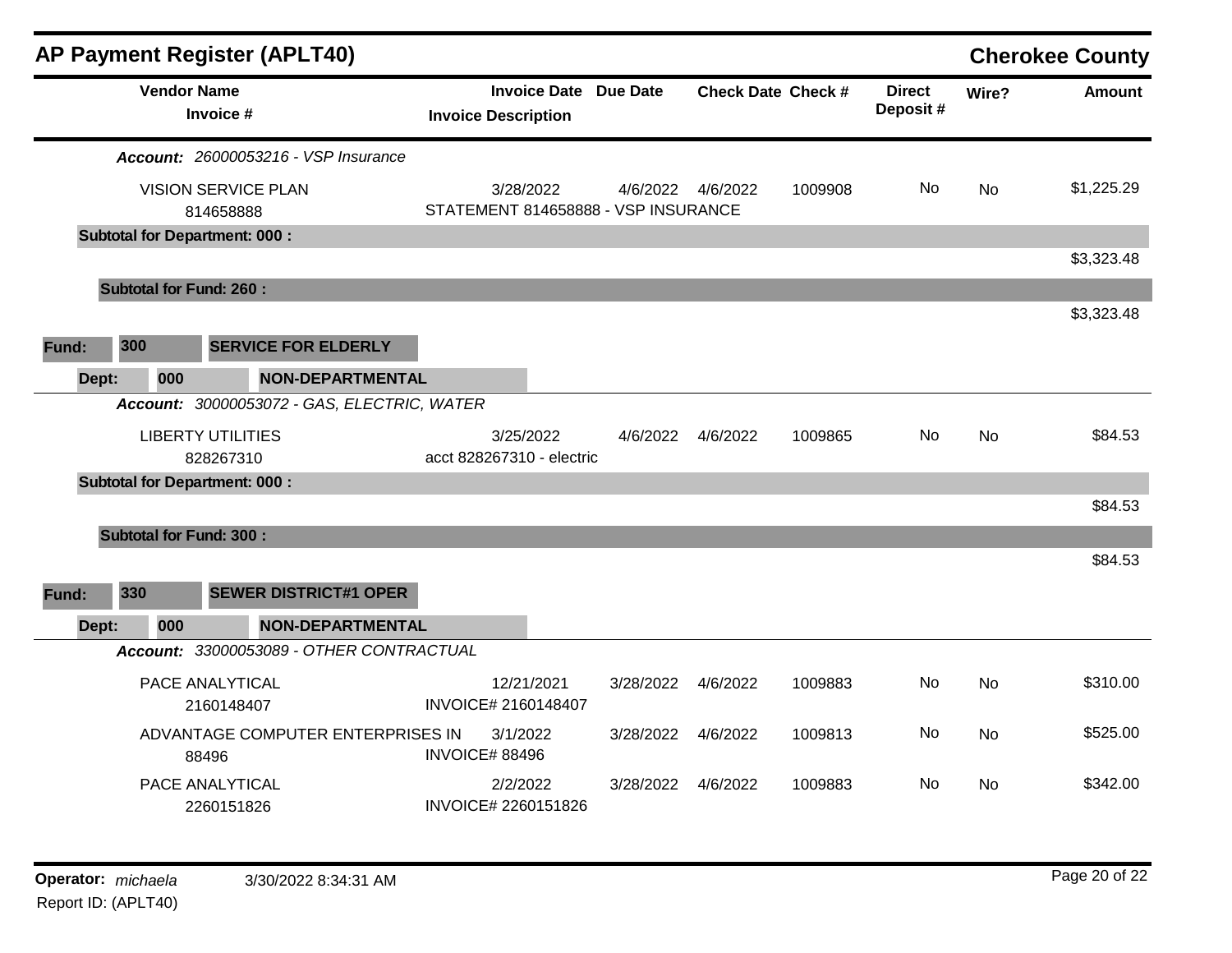|       |     |     | <b>AP Payment Register (APLT40)</b>    |                                          |                              |          |                                   |                           |           | <b>Cherokee County</b> |
|-------|-----|-----|----------------------------------------|------------------------------------------|------------------------------|----------|-----------------------------------|---------------------------|-----------|------------------------|
|       |     |     | <b>Vendor Name</b><br>Invoice #        | <b>Invoice Description</b>               | <b>Invoice Date Due Date</b> |          | <b>Check Date Check #</b>         | <b>Direct</b><br>Deposit# | Wire?     | <b>Amount</b>          |
|       |     |     | <b>Subtotal for Department: 000:</b>   |                                          |                              |          |                                   |                           |           | \$1,177.00             |
|       |     |     | <b>Subtotal for Fund: 330:</b>         |                                          |                              |          |                                   |                           |           |                        |
|       |     |     |                                        |                                          |                              |          |                                   |                           |           | \$1,177.00             |
| Fund: | 440 |     | <b>SPECIAL ALCOHOL PROG</b>            |                                          |                              |          |                                   |                           |           |                        |
| Dept: |     | 000 | NON-DEPARTMENTAL                       |                                          |                              |          |                                   |                           |           |                        |
|       |     |     | Account: 44000053300 - MISC PAID OUT   |                                          |                              |          |                                   |                           |           |                        |
|       |     |     | SPRING RIVER WELLNESS CENTER<br>040622 | 3/28/2022<br>DISTIBUTE/ALCOHOL           | 4/6/2022                     | 4/6/2022 | 1009896                           | No.                       | No        | \$6,078.82             |
|       |     |     | <b>Subtotal for Department: 000:</b>   |                                          |                              |          |                                   |                           |           |                        |
|       |     |     |                                        |                                          |                              |          |                                   |                           |           | \$6,078.82             |
|       |     |     | <b>Subtotal for Fund: 440:</b>         |                                          |                              |          |                                   |                           |           |                        |
|       |     |     |                                        |                                          |                              |          |                                   |                           |           | \$6,078.82             |
| Fund: | 490 |     | <b>SPECIAL LAW ENFORCEM</b>            |                                          |                              |          |                                   |                           |           |                        |
| Dept: |     | 000 | NON-DEPARTMENTAL                       |                                          |                              |          |                                   |                           |           |                        |
|       |     |     | Account: 49000053300 - MISC PAID OUT   |                                          |                              |          |                                   |                           |           |                        |
|       |     |     | <b>DAVID ADAMS</b><br>040622           | 3/29/2022<br><b>CLINICAL SOCIAL WORK</b> | 4/6/2022                     | 4/6/2022 | 1009840                           | No                        | <b>No</b> | \$85.00                |
|       |     |     | <b>Subtotal for Department: 000:</b>   |                                          |                              |          |                                   |                           |           |                        |
|       |     |     |                                        |                                          |                              |          |                                   |                           |           | \$85.00                |
|       |     |     | <b>Subtotal for Fund: 490:</b>         |                                          |                              |          |                                   |                           |           |                        |
|       |     |     |                                        |                                          |                              |          |                                   |                           |           | \$85.00                |
|       |     |     |                                        |                                          |                              |          | Total for Bank 1 Account 1120298: |                           |           | \$181,902.31           |
|       |     |     |                                        |                                          |                              |          | ***** Total Invoices Paid:        |                           |           | \$181,902.31           |